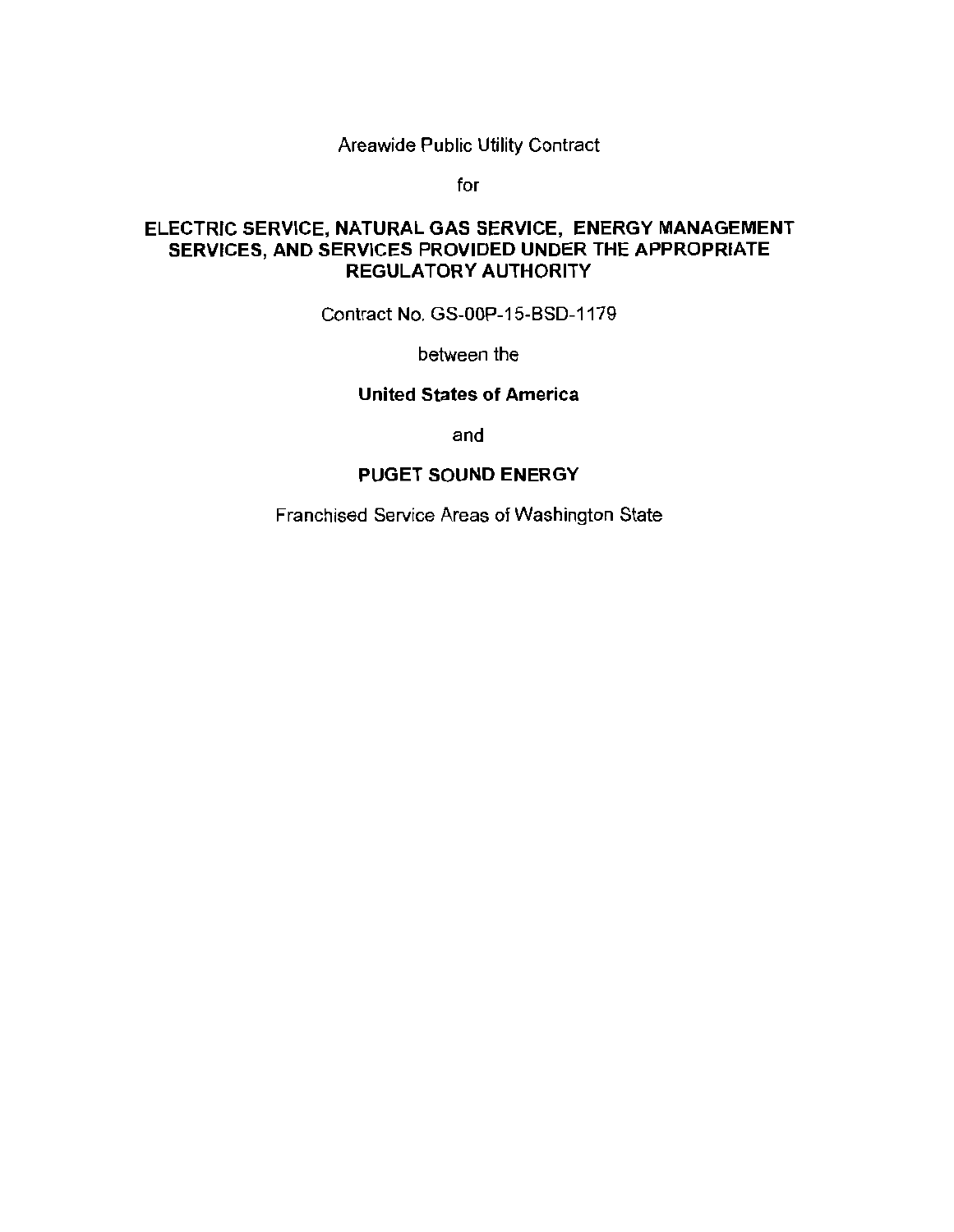## Negotiated Areawide Contract No. GS-OOP-15-BSD-1179 between the United States of America And PUGET SOUND ENERGY

# TABLE OF CONTENTS

## Page

| <b>ARTICLE 1.</b>                                                                                                            |                                     |  |
|------------------------------------------------------------------------------------------------------------------------------|-------------------------------------|--|
| <b>ARTICLE 2.</b>                                                                                                            |                                     |  |
| <b>ARTICLE 3.</b>                                                                                                            |                                     |  |
| <b>ARTICLE 4.</b>                                                                                                            | AUTHORIZATION PROCEDURE AND SERVICE |  |
| <b>ARTICLE 5.</b>                                                                                                            |                                     |  |
| ARTICLE 6.                                                                                                                   |                                     |  |
| <b>ARTICLE 7.</b>                                                                                                            |                                     |  |
| ARTICLE 8.                                                                                                                   |                                     |  |
| <b>ARTICLE 9.</b>                                                                                                            |                                     |  |
| <b>ARTICLE 10.</b>                                                                                                           |                                     |  |
| <b>ARTICLE 11.</b>                                                                                                           |                                     |  |
| <b>ARTICLE 12.</b>                                                                                                           |                                     |  |
| <b>ARTICLE 13.</b>                                                                                                           |                                     |  |
| <b>ARTICLE 14.</b>                                                                                                           |                                     |  |
| <b>ARTICLE 15.</b>                                                                                                           |                                     |  |
| <b>ARTICLE 16.</b>                                                                                                           |                                     |  |
| <b>ARTICLE 17.</b>                                                                                                           |                                     |  |
| <b>ARTICLE 18.</b>                                                                                                           |                                     |  |
| <b>ARTICLE 19.</b>                                                                                                           |                                     |  |
|                                                                                                                              |                                     |  |
|                                                                                                                              |                                     |  |
| <b>Authorization for Electric Services</b><br>Exhibit A<br><b>Authorization for Natural Gas Services</b><br><b>Exhibit B</b> |                                     |  |
| Authorization for Energy Management Services<br>Exhibit C<br>Authorization for Services Provided under the                   |                                     |  |
| Appropriate Regulatory Authority<br>Exhibit D                                                                                |                                     |  |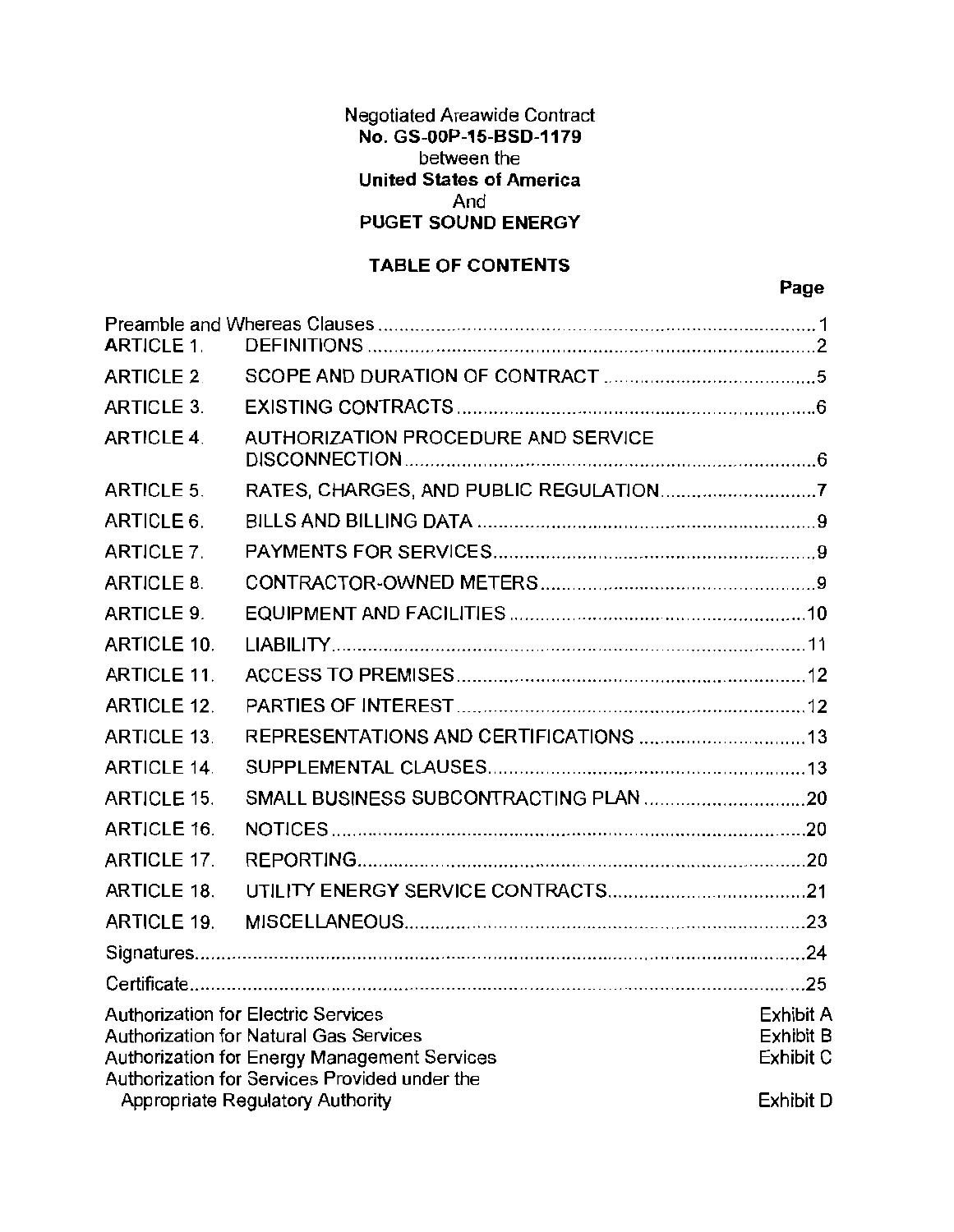#### NEGOTIATED AREAWIDE CONTRACT No. GS-OOP-15-BSD-1179

#### BETWEEN THE UNITED STATES OF AMERICA

#### AND

#### PUGET SOUND ENERGY serving the franchised areas in Washington State

THIS AREAWIDE CONTRACT FOR ELECTRIC, ELECTRIC TRANSMISSION, NATURAL GAS, NATURAL GAS TRANSMISSION, ENERGY MANAGEMENT SERVICES, AND SERVICES PROVIDED UNDER THE APPROPRIATE REGULATORY AUTHORITY is executed this 29th day of January, 2016, between the UNITED STATES OF AMERICA, acting through the Administrator of the General Services Administration (hereinafter referred to as the "Government"), pursuant to the authority contained in 40 U.S.C. 501(b)(1 ), and Puget Sound Energy, a Corporation organized and existing under the laws of the State of Washington, and having its principal office and place of business at 10885 N.E.  $4<sup>th</sup>$  Street, Bellevue, WA 98004-5591 (hereinafter referred to as the "Contractor''):

WHEREAS, the Contractor is an electric and natural gas utility company that is regulated by the Washington Utilities and Transportation Commission and the Federal Energy Regulatory Commission;

WHEREAS, the Contractor now has on file with the Washington Utilities and Transportation Commission and/or with such other regulatory bodies as may have jurisdiction over the Contractor (hereinafter referred to collectively as the "Commission") all of its effective tariffs, rate schedules, riders, rules and regulatory terms and conditions of service, as applicable;

WHEREAS, with some exceptions, the Government is generally required by Chapter 1 of Title 48 of the Federal Acquisition Regulation (FAR), 48 C.F.R. 41.204, to enter into a bilateral contract for utility services at each Federal facility where the value of the utility service provided is expected to exceed \$150,000 per year;

WHEREAS, where the Government has an Areawide Contract in effect with a particular utility then such utility service is normally to be procured thereunder;

WHEREAS, the Government has a present and continuing requirement for electric, electric transmission, natural gas, natural gas transmission, compressed natural gas, liquefied natural gas, natural gas associated services, energy management services and/or services, for its Federal Agencies now receiving such service from the Contractor;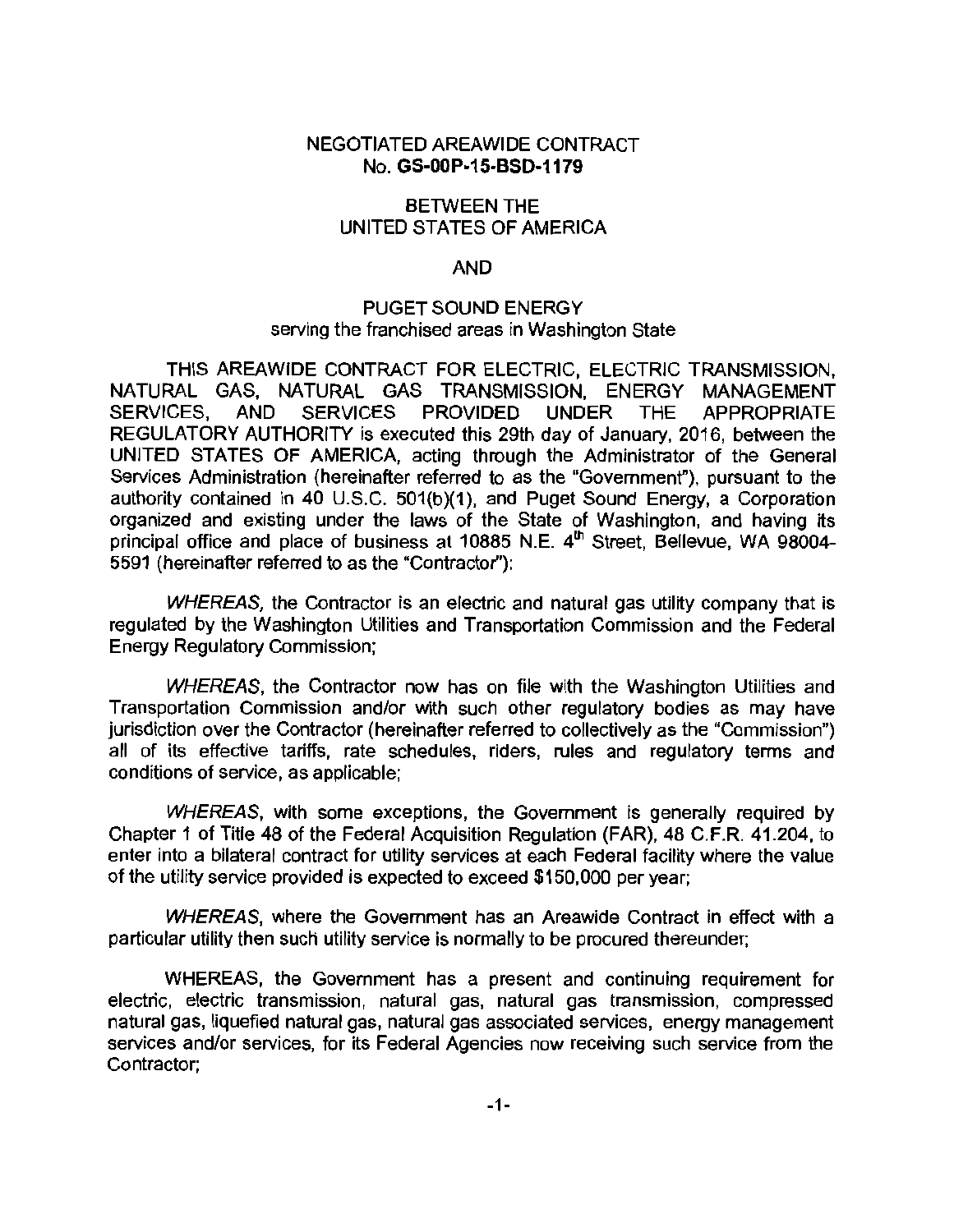WHEREAS, the Contractor and the Government mutually desire that this Areawide Contract be used by the agencies of the Government in obtaining electric, electric transmission, natural gas, natural gas transmission, compressed natural gas, liquefied natural gas, natural gas associated services, energy management services and/or services provided under the Appropriate Regulatory Authority from the Contractor and to facilitate partnering arrangements as encouraged and authorized by 10 U.S.C. 2911-2918 and 42 U.S.C. 8256;

NOW, THEREFORE, in consideration of the premises and mutual covenants herein contained, the parties hereby agree as follows:

#### ARTICLE 1. DEFINITIONS

1.1 As used in this contract:

(a) the term "Areawide Contract" means this master contract entered into between the Government and Contractor to cover the utility service acquisitions of all Federal agencies in the franchised certificated service territory from Contractor for a period not to exceed ten (10) years;

(b) the term "Agency" means any Federal department, agency, or independent establishment in the executive branch of the Government, any establishment in the legislative or judicial branches of the Federal Government, or any wholly or mixed ownership Government corporation, as defined in the Government Corporation Control Act, a list of which Agencies may be found by searching the document entitled ADM 4800.2H, dated June 2013, on the General Services Administration website (www.gsa.gov);

(c) the term "Ordering Agency" means any Agency that is authorized to and obtains Utility Services under this Areawide Contract;

(d) the term "Authorization" means an order form used to acquire services under this Areawide contract (See Exhibit "A" AUTHORIZATION FOR ELECTRIC SERVICE, Exhibit "B" AUTHORIZATION FOR NATURAL GAS SERVICE, Exhibit "C" AUTHORIZATION FOR ENERGY MANAGEMENT SERVICES, AND/OR Exhibit "D" AUTHORIZATION FOR THE PROVISION OF SERVICES PROVIDED UNDER THE APPROPRIATE REGULATORY AUTHORITY) annexed hereto. With the exception of the provisions defined in "Contractor's Tariff' and "Contractor's Terms and Conditions," all authorizations shall be administered outside of the oversight and purview of the regulatory environment and in accordance with the requirements of the Federal Acquisition Regulations;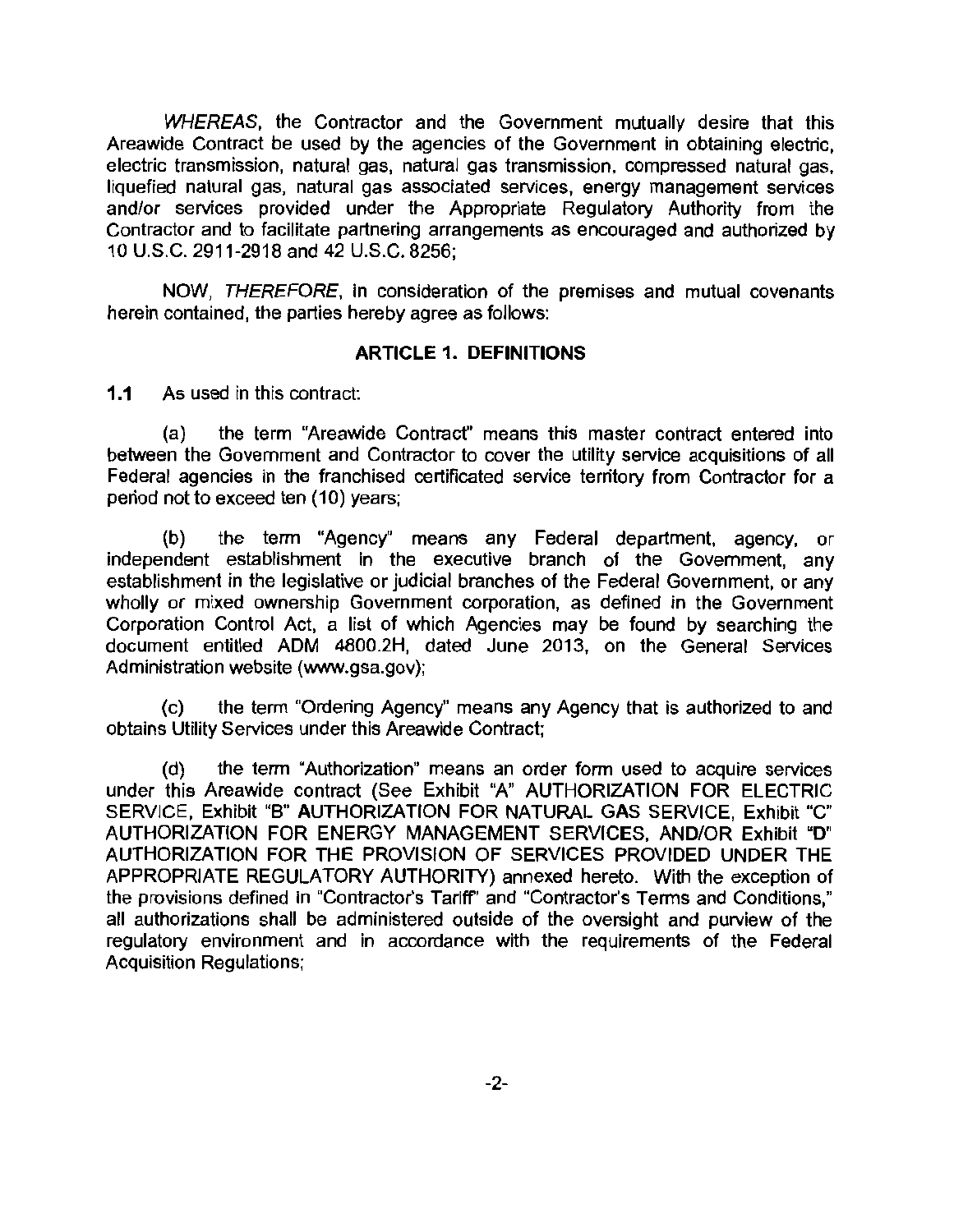(e) the term "Termination Authorization" means an order form used to by the Government to notify the Contractor that the Government wants to discontinue or disconnect a specific utility service provided under this Contract, where the Authorization for Utility Services does not otherwise specify how Utility Services are to be terminated. (See Exhibit "A" AUTHORIZATION FOR ELECTRIC SERVICE, Exhibit "B" AUTHORIZATION FOR NATURAL GAS SERVICE, Exhibit "C" AUTHORIZATION FOR ENERGY MANAGEMENT SERVICES, AND/OR Exhibit "D" AUTHORIZATION FOR THE PROVISION OF SERVICES PROVIDED UNDER THE APPROPRIATE REGULATORY AUTHORITY);

(f) the term "Service" means any electric, natural gas, and/or energy management services and/or services under Commission approved contracts generally available from the Contractor pursuant to Contractor's Tariff or the Contractor's Terms and Conditions, whichever is applicable;

(g) the term "Electric Service" means regulated electric commodities (where applicable), transmission, distribution, and/or related services;

(h) the term "Natural Gas Service" means regulated natural gas commodity, where applicable, transportation, distribution, and/or related services;

(i) the term "Energy Conservation Measure" ("ECM") means any specific energy related or water project intended to provide energy savings and/or demand reduction in Federal facilities (Reference Article 18 herein);

G) the term "Energy Management Service (EMS)" means any project that reduces and/or manages energy demand in a facility as well as those services that determine whether such reductions are feasible (such as energy audits and any ancillary services necessary to ensure the proper operation of the energy conservation measure. Such measures include, but are not limited to, operating, maintenance and commissioning services. (Energy Conservation Measure and Demand Side Management Measure are considered equivalent terms, and may result from Energy Management Services.) To be considered an EMS measure, the measure must satisfy all of the following requirements:

- 1. the EMS measure must produce measurable energy reductions or measurable amounts of controlled energy and/or water use;
- 2. the EMS measure must be directly related to the use of energy or directly control the use of energy or water;
- 3. the preponderance of work covered by the EMS measure (measured in dollars) must be for Items 1 and 2 above; and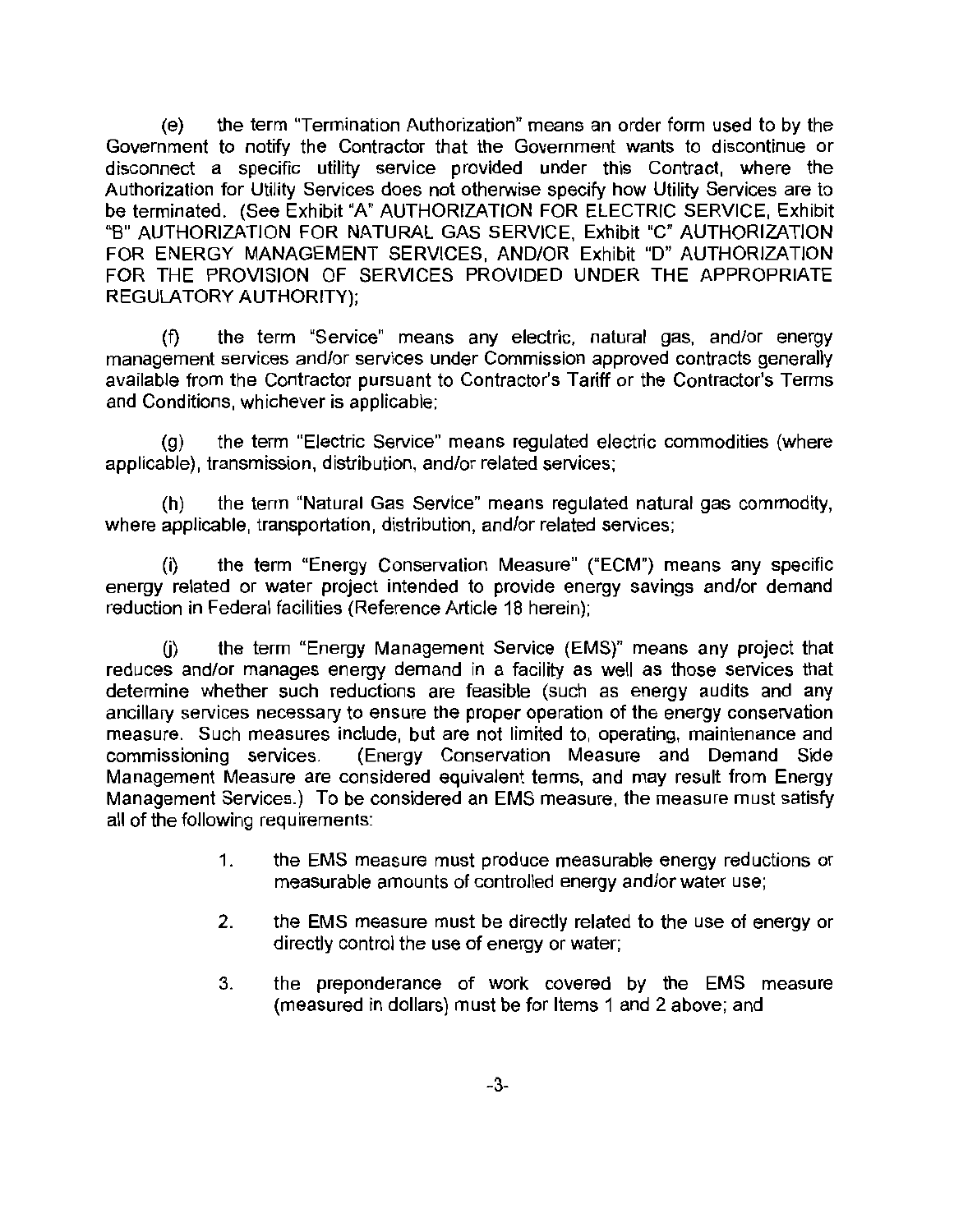4. the EMS measure must be an improvement to real property or any action that is necessary to ensure the functionality of the EMS measure.

(k) the term "Contractor's Tariff'' means Puget Sound Energy Service Tariffs, and includes rate schedules, covenants, riders, rules, regulations, and regulated terms and conditions of service as may be modified, amended or supplemented by the Contractor from time to time and approved by the Commission ;

(I) the term "Contractor's Terms and Conditions" for this Agreement, means the generic terms, conditions, policies, procedures, payment terms established by the Contractor for those services that are provided pursuant to this Contract, and as such, may be modified, amended, or supplemented by the Contractor from time to time, that are under the Commission's jurisdiction, but are not required to be approved by the Commission before they take effect. The definition of "Terms and Conditions" shall not include price-related matters or contract terms developed for specific Authorizations;

(m) the term "Connection Charge" means a Contractor's charge for facilities on the Contractor's side of the delivery point which facilities (1) are required to make connections with the nearest point of supply and (2) are installed, owned, maintained, and operated by the Contractor in accordance with the Contractor's Tariff and the Commission's rules and regulations;

(n) the term "Class of Service" or "Service Classification" means those categories of service established by the Contractor's Tariff as filed with the Commission ; and

(o) the term "Utility Service" means any Electric Service, Natural Gas Service, Energy Conservation Measure, Energy Management Services and/or Services provided under the Appropriate Regulatory Authority that are generally available from the Contractor pursuant to Contractor's Tariff or the Contractor's Terms and Conditions, whichever is applicable.

(p) the term "Appropriate Regulatory Authority" means the Washington Utilities and Transportation Commission and/or such other regulatory bodies as may have jurisdiction over the Contractor (hereinafter referred to collectively as the "Commission).

1.2 This Article is hereby expanded to include the additional definitions contained in FAR Clause 52.202-1, Definitions (JULY 2004), 48 C.F.R. 52.202-1, which are incorporated herein by reference.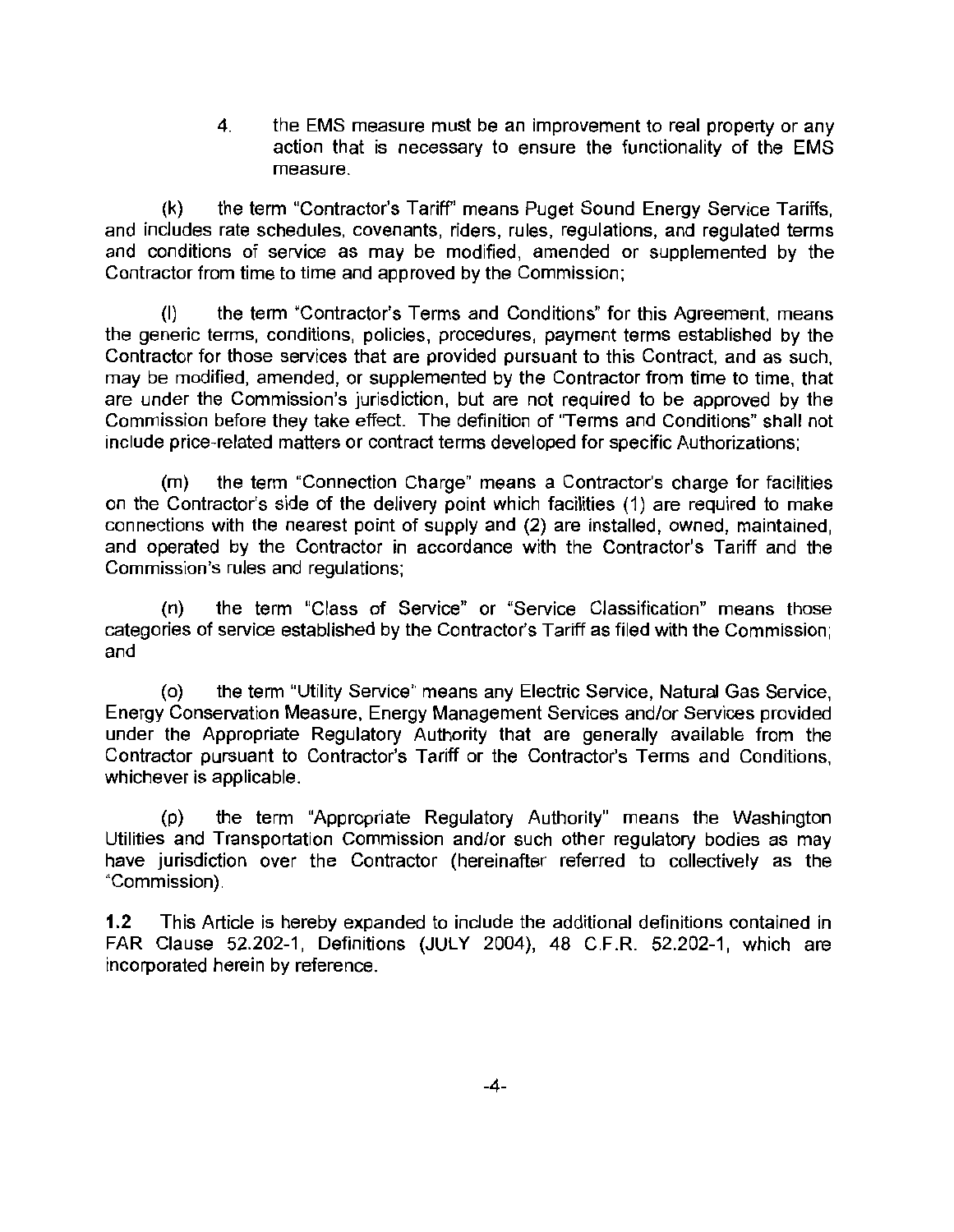## **ARTICLE 2. SCOPE AND DURATION OF CONTRACT**

**2.1** This Areawide Contract shall be in effect on and after the date of execution and shall continue for a period of ten (10) years, except that the Government, pursuant to the clause contained in FAR 52.249-4 (48 C.F.R 52.249-4), incorporated into this Areawide Contract under Article 14.1-69, or the Contractor, upon 60 days written notice to the Government, and without liability to the Government or any Ordering Agency, may terminate this Areawide contract, in whole or in part, when it is in their respective interest to do so. Neither the stated duration of this Areawide Contract nor any other termination of it, in whole or in part, shall be construed to affect any obligation for any payment, charge, rate, or other matter that may be imposed pursuant to the Contractor's tariff, Contractor's Terms and Conditions or in any Authorization entered into pursuant to this Areawide Contract.

2.2 Authorizations may be executed under this Areawide Contract at any time during the term of this contract, up to and including the last effective date. The term of the Authorization shall be for a term of up to ten (10) years that is independent of the term of this Areawide Contract provided this contract is superseded by a follow-on contract with the Contractor.

2.3 The provisions of this Areawide Contract shall not apply to the Contractor's service to any Agency until both the Ordering Agency and the Contractor execute a written Authorization for Electric Service and/or Natural Gas Service and/or Compressed Natural Gas and/or Liquefied Natural Gas Services and/or Energy Management Services. After both the Government and Contractor have signed the Authorization, the Contractor will furnish to the Ordering Agency, and the Ordering Agency will purchase from the Contractor, the specific Utility Services described in the Authorization for the installation(s) or facility(ies) that are named in the Authorization.

**2.4** Nothing in this Areawide Contract shall be construed as precluding the Ordering Agency and the Contractor from entering into an Authorization for negotiated rates or service of a special nature, provided such negotiated rates or service are in accordance with the rules and regulations of the Commission, if applicable.

**2.5** To facilitate an Ordering Agency obtaining services under Puget Sound Energy's standard agreements for utility service, an Exhibit "D" has been included in this Areawide Contract. This Exhibit "D" is designed so it also can be used by an Ordering Agency when a change requested by the Ordering Agency to Puget Sound Energy's standard terms and conditions for utility service has been approved by the appropriate regulatory authority.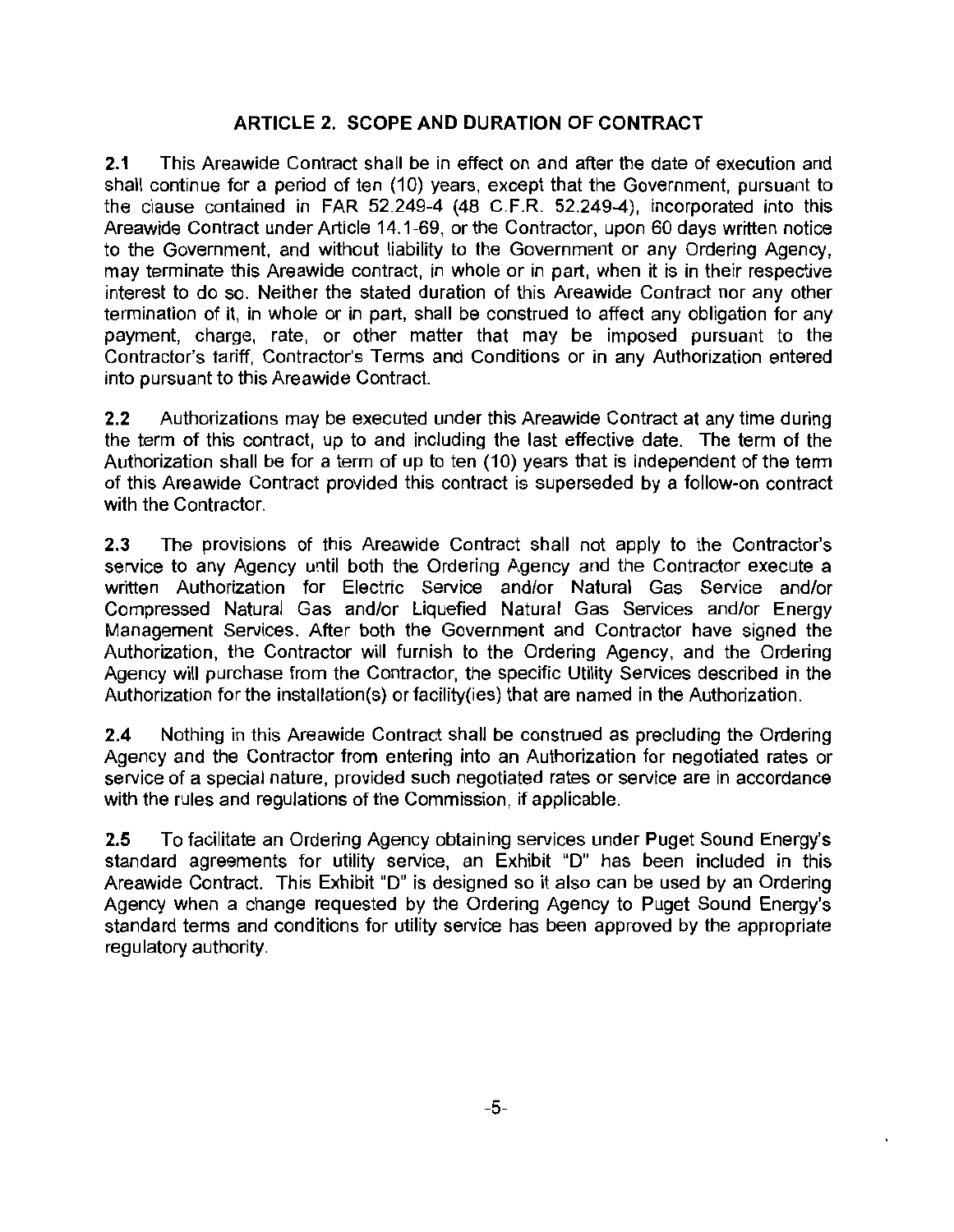# ARTICLE 3. EXISTING CONTRACTS

3.1 The parties agree that an Agency currently acquiring service from the Contractor under a separate written contract may continue to do so until that contract expires or until such time as the Agency and the Contractor mutually agree to terminate that separate written contract and have such service provided pursuant to this Areawide Contract by executing an appropriate Authorization or Authorizations.

3.2 Existing special rates and services of a special nature currently provided under a separate written contract may be continued under the Authorizations described in Article 3.1 if requested by the Ordering Agency and agreed upon by the Contractor.

## ARTICLE 4. AUTHORIZATION PROCEDURE AND SERVICE DISCONNECTION

4.1 To obtain or change service under this Areawide Contract, the Ordering Agency shall complete the appropriate Authorization and forward it to the Contractor. Upon the request of the Ordering Agency, the Contractor shall endeavor to provide reasonable assistance to the Ordering Agency in selecting the service classification which may be most favorable to the Ordering Agency. Upon execution of an Authorization by both the Contractor and the Ordering Agency, the date of initiation or change in service shall be effective as of the date specified in the Authorization. In the event a date is not specified in the Authorization as the effective date, the date in which the Authorization was signed by the Ordering Agency shall be the effective date of the Authorization. An executed copy of the Authorization shall be transmitted by the Ordering Agency to GSA at the address provided in Article 16.1 . Nothing in this Areawide Contract shall be construed as precluding the ordering Agency and the Contractor from entering into an Authorization for negotiated rates or service(s) of a special nature, provided such negotiated rates or services are in accordance with the rules of the Commissions, if applicable. All Service furnished under this Areawide Contract shall be in accordance with Puget Sound Energy's effective tariff schedules, which shall at all times be subject to such changes or modifications as the Commissions may direct from time-to-time in the exercise of their jurisdiction.

4.2 During the term of this Areawide Contract, effective Authorizations need not be amended, modified, or changed by an Ordering Agency to reflect changes in: accounting and appropriation data, the Contractor's Tariff requirements, the Contractor's cost of purchased fuel, or the estimated annual cost of service. Such changes are considered internal to the party involved. Where changes are required in effective Authorizations because of a change in the service requirements of an Ordering Agency, an amended Authorization shall be mutually agreed upon and executed.

An Ordering Agency or the Contractor may discontinue service provided pursuant to this Areawide Contract to a particular Federal facility or installation by delivering a written Termination Authorization to the other. Such discontinuance of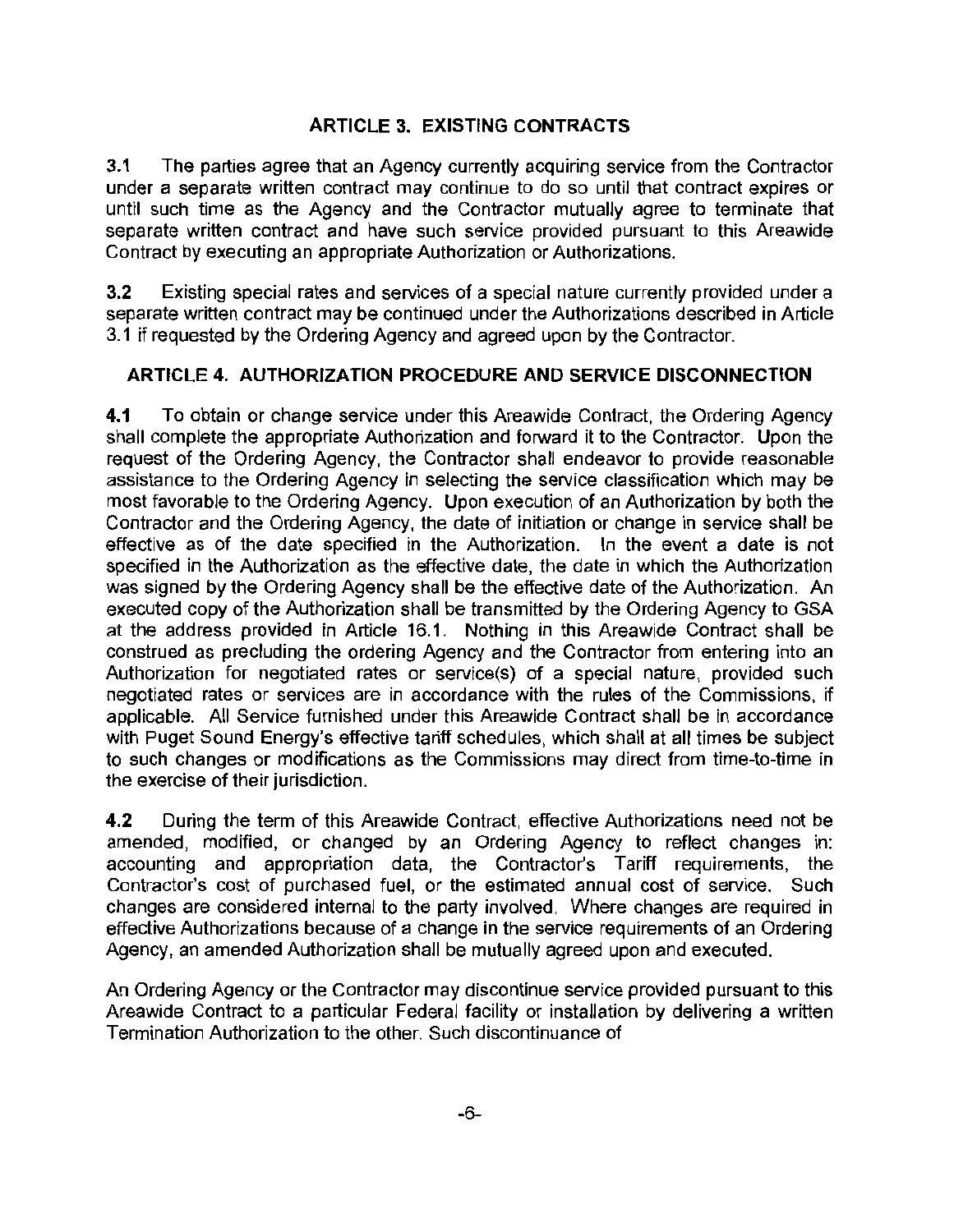service by an Ordering Agency or the Contractor shall be in accordance with the terms of this Areawide Contract and the Contractor's Tariff, Contractor's Terms and Conditions, or as otherwise provided under a particular Authorization.

4.3 Prior to entering into an Authorization for goods and/or services generally available from other sources on a competitive basis, the Contracting Officer shall obtain a justification for utilizing other than full and open competition in accordance with the policies and procedures prescribed by Subpart 6.3 of the Federal Acquisition Regulations (48 C.F.R 6.301 ).

4.4 In the event the Areawide Contract is not renewed at the expiration of the contract term, any active Authorizations for Services shall be controlled by the Contract terms and conditions in effect at the time of award.

4.5 The Contracting Officer of the Authorization shall review the clauses in Article 14 and include the relevant clauses in the Exhibit "A" AUTHORIZATION FOR ELECTRIC SERVICE, Exhibit "B" AUTHORIZATION FOR NATURAL GAS SERVICE, Exhibit "C" AUTHORIZATION FOR ENERGY MANAGEMENT SERVICES, AND/OR Exhibit "D" AUTHORIZATION FOR THE PROVISION OF SERVICES PROVIDED UNDER THE APPROPRIATE REGULATORY AUTHORITY.

# ARTICLE 5. RATES, CHARGES, AND PUBLIC REGULATION

5.1 A complete listing of all the Contractor's Tariffs are available to the Government and any Ordering Agency electronically at the Contractor's website accessible via the tariff link on the website entitled www.pse.com.

5.2 Subject to the provisions of Article 2.3, all utility and/or energy management service purchases under this Areawide Contract, as well as any other actions taken under this Areawide Contract, shall be in accordance with, and subject to, the Contractor's Tariff, except to the extent that same are preempted by Federal law. Throughout the term of the Contract, the Government shall have full access to the Contractor's currently effective Tariffs. In the event the Contractor's Tariff becomes inaccessible via the internet or the Ordering Agency does not have access to the internet, the Contractor agrees to provide newly effective or amended Tariff in accordance with the Contractor's Tariff distribution practices, policies and procedures applicable to all customers.

5.3 If, during the term of this Areawide Contract, the Commission approves a change in rates for service obtained under an Authorization in effect hereunder, the Contractor agrees to continue to furnish, and the Ordering Agency agrees to continue to pay for, those services at the newly approved rates from and after the date such a rate change is made effective. As provided in Article 4.2, modification of any Authorization hereunder is not necessary to implement higher or lower rates.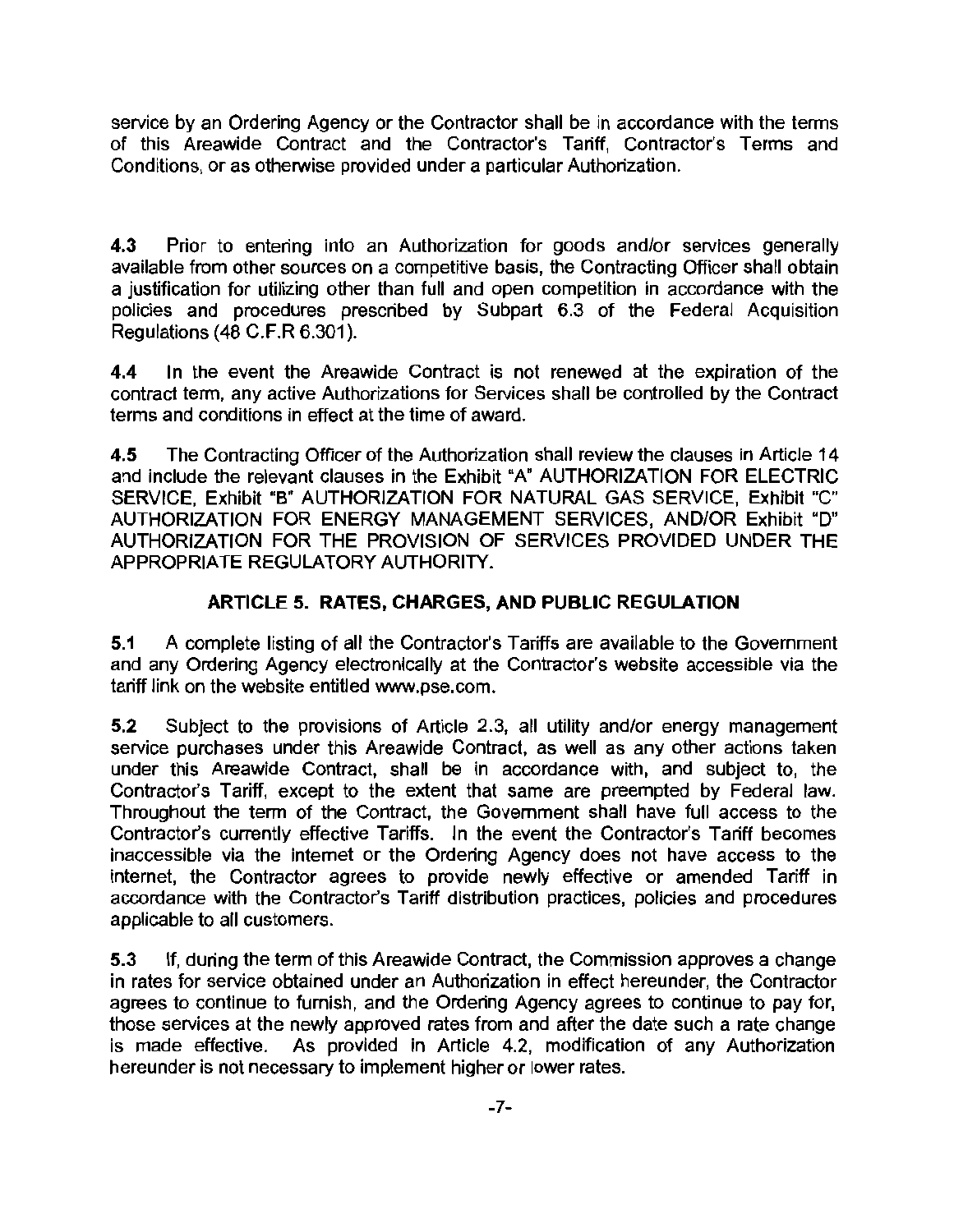5.4 The Contractor hereby represents and warrants to the Government that the Utility Service rates available to any Ordering Agency hereunder shall at all times not exceed those available to any other customer served under the same service classification for the same or comparable service, under like conditions of use. Nothing herein shall require the Contractor to apply a rate that is inapplicable to the Ordering Agency.

5.5 Reasonable written notice via an Authorization shall be given by the Ordering Agency to the Contractor, at the address provided in Article 16.2, of any material changes proposed in the volume or characteristic of utility services required by the Ordering Agency.

5.6 To the extent required by the Contractor's Tariff or the Contractor's Terms and Conditions, and in accordance therewith, any necessary extension, alteration, relocation, or reinforcement of the Contractor's transmission and/or distribution lines, related special facilities, service arrangements, Energy Management Services (including any rebates to which the Ordering Agency may be entitled), energy audit services, or other Utility Services required or requested by an Ordering Agency shall be provided and, as applicable, billed for, by the Contractor.

5.7 To the extent available from the Contractor, the Contractor shall provide and, as applicable, bill for technical assistance on or concerning an Ordering Agency's equipment (such as the inspection or repair of such equipment) as may be requested by such Ordering Agency. The charges for such technical assistance shall be calculated at the time the technical assistance is rendered in accordance with the Contractor's applicable billing schedule in effect at the time the technical assistance is rendered (except as otherwise mutually agreed upon by the Contractor and Ordering Agency in writing), and the assistance shall comply with Contractor's Tariff, if applicable.

5.8 The Authorization used to obtain and provide the matters, Utility Services, or technical assistance described in Articles 5.6 and 5.7 above shall contain information descriptive of the matters, services, or technical assistance required or requested, including the amount of (or method to determine) any payment to be made by the Ordering Agency to the Contractor for the provision of said matters, services, or technical assistance.

5.9 Any charges for matters or services referenced in Article 5.6 hereof which are not established by the Contractor's Tariff shall be subject to audit by the Ordering Agency. Payment for the matters and services referenced in Article 5.6 shall not be unreasonably withheld or denied. The Contractor further warrants and represents to the Government that charges for the matters or services referenced in Article 5.6. will not exceed the charges billed to other customers of the Contractor served under the same service classification for like matters or services provided under similar circumstances.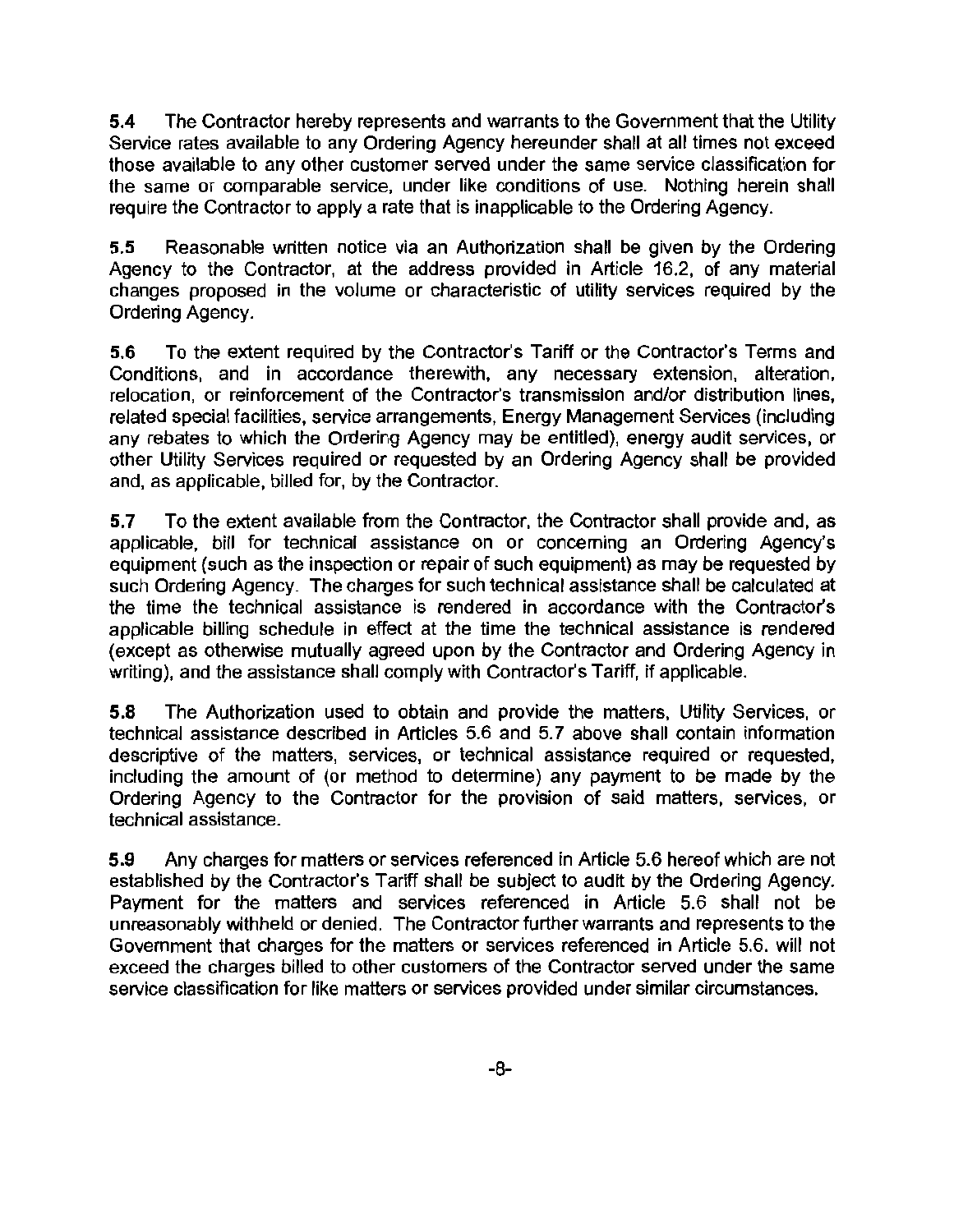## **ARTICLE 6. BILLS AND BILLING DATA**

**6.1** The Utility Services supplied hereunder shall be billed to the Ordering Agency at the address specified in each Authorization. Bills shall be submitted in original only, unless otherwise specified in the Authorization. All bills shall contain such data as is required by the Commission to substantiate the billing, and such other reasonable and available data as may be requested by the Ordering Agency, provided that such other data are contained in bills provided to other customers of the Contractor served under the same service classification as the Ordering Agency.

## **ARTICLE 7. PAYMENTS FOR SERVICES**

**7.1** With the exception of the payments described in Article 7.3 herein, payments hereunder shall not be paid in advance of services rendered. The Ordering Agency shall effect payment of all bills for Utility services rendered under this Areawide Contract in accordance with the terms of the Contractor's currently effective payment provisions of the Contractor's Tariff. Changes in the Contractor's Tariff provisions for the payment of bills shall supersede the provisions of this paragraph.

7.2 The Ordering Agency will make invoice payments for services not subject to the direct oversight or approval of the Commission in accordance with the provisions of the FAR Subpart 52.232-25 (Article 14.1-43). The interest rate for late payments made pursuant to this clause shall be computed in accordance with the Office of Management and Budget prompt payment regulations at 5 C.F.R. 1315.

7.3 All payments hereunder shall not normally be made in advance of services rendered in accordance with FAR Subpart 32.4 unless required by the Contractor's Tariff. The applicability of this provision is limited to connection charge and line extension payments specifically cited and provided for in the Contractor's Tariff.

**7.4** Each payment made by Treasury check to the Contractor shall include the Contractor's billing stub(s), or a Government or Ordering Agency payment document that clearly and correctly lists all of the Contractor's account numbers to which the payment applies and the dollar amount applicable to each account. If payment is by Electronic Funds Transfer either through the Automated Clearing House (ACH) or the Federal Reserve Wire Transfer System, the provisions of FAR Subpart 52.232-37 shall apply (See Article 14) and the Ordering Agency must specify the method of payment and the designated payment office on the Authorization form.

# **ARTICLE 8. CONTRACTOR-OWNED METERS**

**8.1** Metering equipment of standard manufacture suitable to measure all Utility Services supplied by the Contractor hereunder shall be furnished, installed, calibrated and maintained by the Contractor at its expense. In the event any meter fails to register or registers incorrectly, as determined by the regulations of the Commission, billing adjustments shall be made in accordance with such regulations.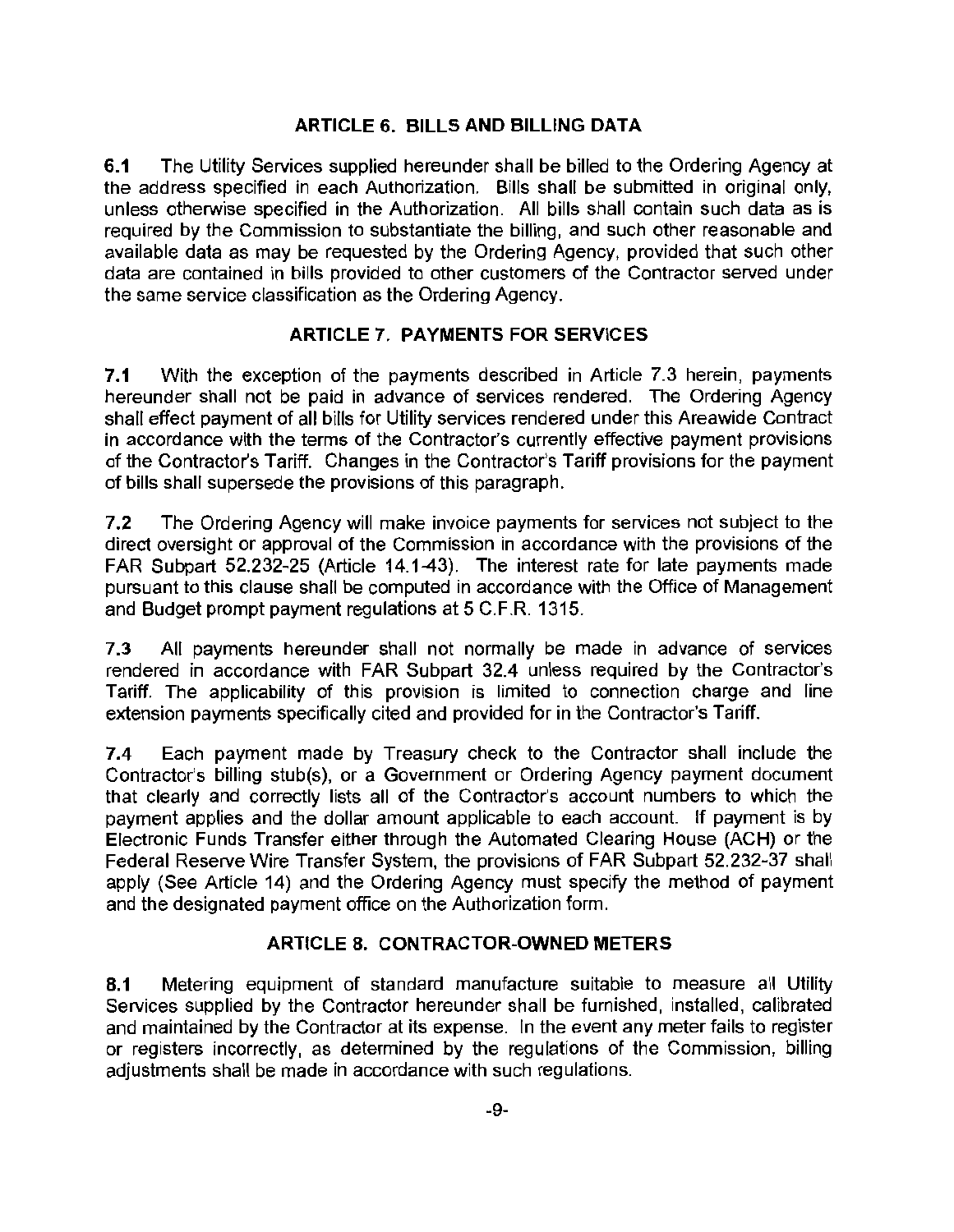8.2 The Contractor, so far as possible, shall read all meters monthly in accordance with the Contractor's Tariff and the Commission's regulations.

8.3 Meters shall be inspected upon installation at no direct charge to the Ordering Agency. Subsequent inspection, periodic testing, repair, and replacement of meters shall be done in such place and manner as provided by the Commission's regulations. Upon notice that a meter is failing to register correctly, the Contractor shall take immediate steps to effect replacement or repair. Ordering Agencies shall have the right to request a meter test in accordance with the procedures prescribed in the Commission's regulations. The tests and applicable meter accuracy standards are those set forth in the Commission's regulations. The expense of meter tests shall be borne by the party designated as responsible therefore in the Commission's regulations.

8.4 For the purposes of this Article, references to meters shall apply only to Contractor-owned metering devices installed and maintained by the Contractor in accordance with Commission guidelines for regulated Utility Service(s). References to meters under this Article shall not apply to meters that are to be installed by the Contractor at the request of an Ordering Agency, to be owned by the Government as a part of an Authorization for Energy Management Service or other service.

## ARTICLE 9. EQUIPMENT AND FACILITIES

9.1 Subject to the provisions of Article 5.6 hereof, the responsibility for owning, furnishing, installing, and maintaining all equipment and facilities (other than meters) required to supply service at the delivery point(s) specified in an Authorization shall be determined in accordance with the Contractor's regulated Tariff. The Ordering Agency shall provide, free of charge to the Contractor, mutually agreeable locations on its premises for the installation of meters and such other equipment furnished and owned by the Contractor and necessary to supply service hereunder. The Contractor shall, at all times during the life of this Areawide Contract, operate and maintain at its expense such equipment or facilities as for which it has responsibility in accordance with this Article 9.1, and shall assume all taxes and other charges in connection therewith, unless otherwise billable to or the responsibility of the Ordering Agency as set forth in the Commission's regulations or the Contractor's Tariff. Notwithstanding anything to the contrary in FAR 52.241-5 (Contractor's Facilities (FEB 1995)), to the extent required by the Contractor's Tariffs and the Commission's rules and regulations, and in accordance thereof, such equipment and facilities for which the Contractor has responsibility in accordance with this Article 9.1 may be removed or abandoned in place. In both cases, the Agency's premises shall be restored within a reasonable time after discontinuance of service to the Ordering Agency in accordance with the Contractor's Tariff and the Commission's rules and regulations.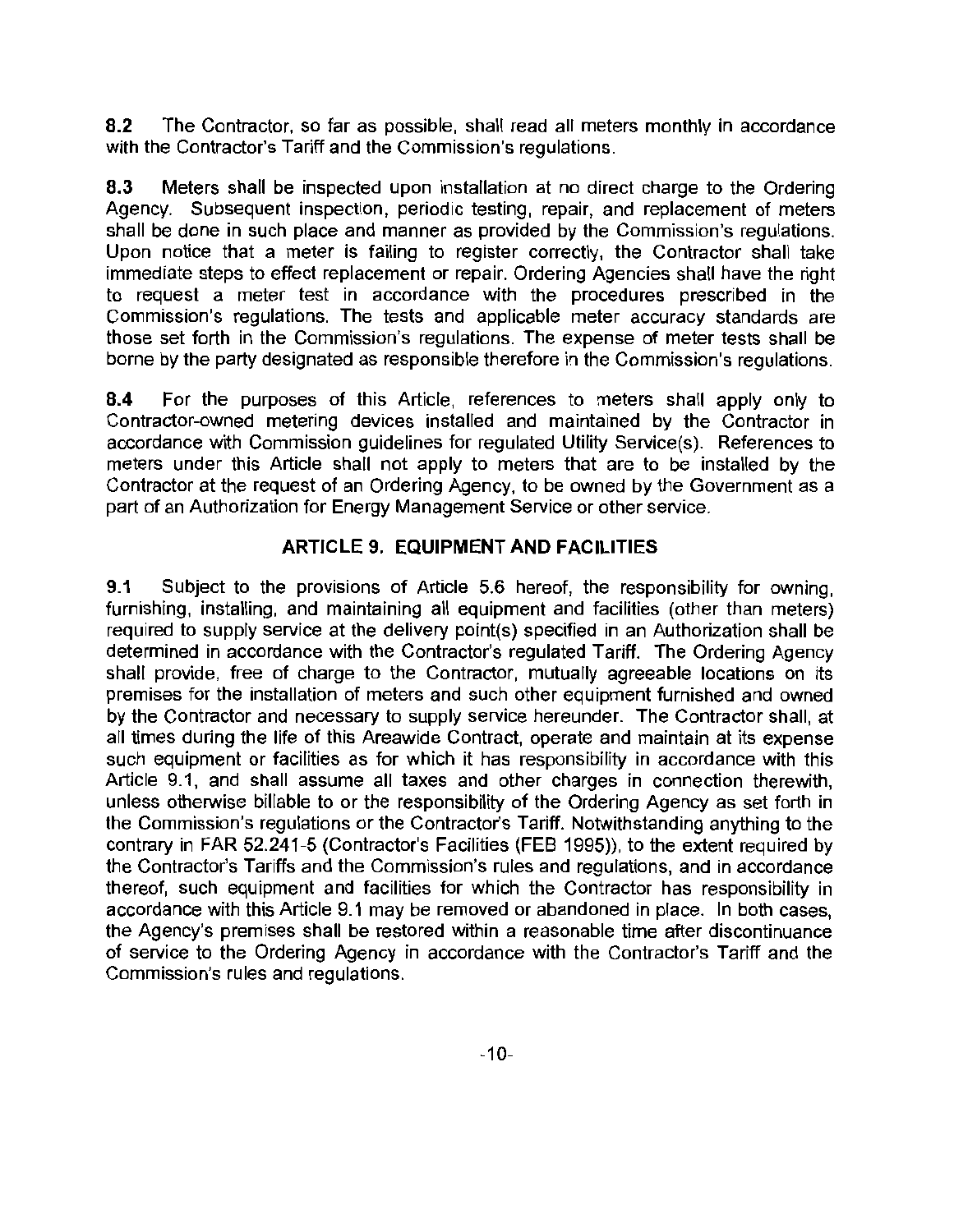9.2 All necessary rights-of-way, easements and such other rights necessary to permit the Contractor to perform under this contract shall be obtained and the expense for same borne in accordance with the Contractor's Tariff and the Commission's rules and regulations.

**9.3** Prior to the Contractor commencing construction on the property of the Ordering Agency, the Ordering Agency shall, at its own expense, provide the Contractor with copies of maps and other records of existing Government-owned on-site utilities and other potential obstructions, as deemed necessary by the Contractor. In addition, the Ordering Agency, at its own expense, shall locate and field-mark existing Governmentowned on-site underground utilities prior to the Contractor commencing construction. As an option, the Ordering Agency may request the Contractor to provide these services within the scope of the Authorization, at an additional expense, if mutually agreed to by both parties.

# **ARTICLE 10. LIABILITY**

**10.1** If the Government and/or an Ordering Agency has limited or restricted the Contractor's right of access under Article 11 and thereby interfered with the Contractor's ability to supply service or to correct dangerous situations which are a threat to public safety, Puget Sound Energy shall be excused from any contractual or service obligations that are impacted by the Government's limitation or restriction on access and the Government shall indemnify and hold the Contractor harmless from any liability resulting from such restricted or limited access to the extent permitted by law and authorized by appropriations. This Article 10.1 shall not be construed to limit the Government's liability under applicable law.

**10.2** The Contractor's liability to the Government and to any Ordering Agency for any failure to supply service, for any interruptions in service, and for any irregular or defective service shall be determined in accordance with the Contractor's Tariff.

**10.3** Except as provided above, and in accordance with the Contractor's Tariff and Terms and Conditions of Service, the Government shall not be liable for damage or injury to any person or property, including death, occasioned solely by the Contractor, its employees' or agents' negligent installation and use, operation or intentional misuse of the Contractor's equipment or facilities.

**10.4** In accordance with the Contractor's Tariff and/or Terms or conditions of Service, neither the Contractor nor its employees or agents, shall be liable for damage or injury to any person or property, including death, occasioned solely by the negligent installation, use, operation or intentional misuse of Contractor's equipment or facilities by the Government, its employees or agents.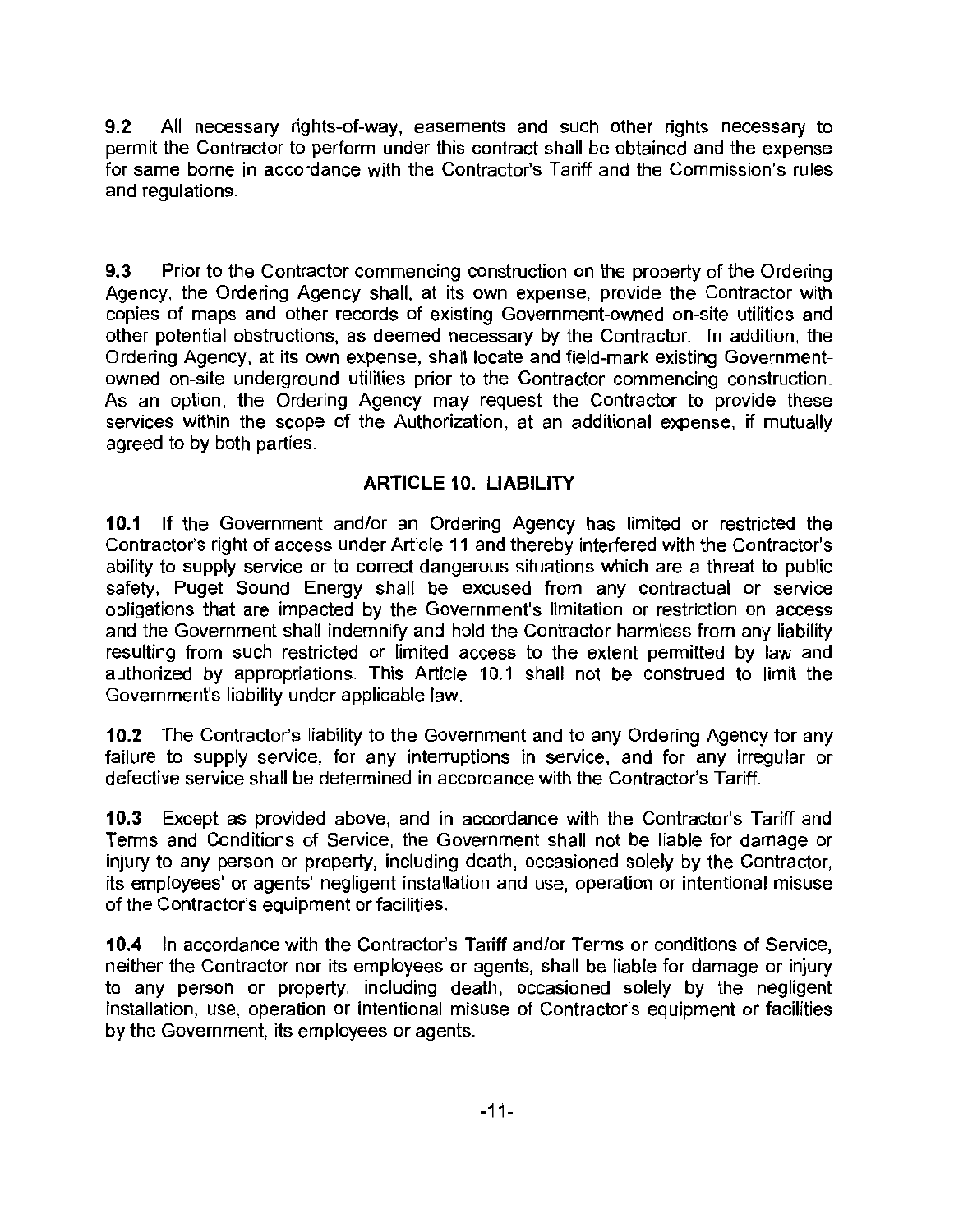10.5 The Contractor shall not be liable for incidents arising out of or in any way connected with the violation or compliance with any local, state, or federal environmental law or regulation resulting from pre-existing conditions at a Government job site, release or spill of any pre-existing hazardous materials or waste, or out of the management and disposal of any pre-existing contaminated soils or ground water which was removed from the ground as a result of work performed by the Contractor.

10.6 The Government agrees to accept full responsibility for and bear all costs<br>associated with pre-existing environmental liability. Responsibility for testing, associated with pre-existing environmental liability. abatement, remediation, and/or disposal of hazardous material, including, but not limited to, contaminated soil, contaminated groundwater and contaminated surface water and storm water resulting from contact with pre-existing hazardous materials, lead paint, asbestos, polychlorinated biphenyls, fuel oil, or underground fuel oil tanks, shall remain with the Government. Where there is reason to suspect that hazardous material is present at the work site, or where hazardous material is encountered during the course of work being performed, the Contractor shall stop work; notify the Contracting Officer and Activity personnel, and request that the Government test the work site for such hazardous material and appropriately abate and dispose of such hazardous material. Once the work site has been cleared of all hazardous material, the Contractor shall resume work in that area.

# ARTICLE 11. ACCESS TO PREMISES

11.1 The Contractor shall have access to the premises served at all reasonable times during the term of this Areawide Contract and at its expiration or termination for the purpose of reading meters, making installations, repairs, or removals of the Contractor's equipment, or for any other proper purposes hereunder; provided, however, that proper military or other governmental authority may limit or restrict such right of access in any manner considered by such authority to be necessary or advisable.

## ARTICLE 12. PARTIES OF INTEREST

12.1 This Areawide Contract shall be binding upon and inure to the benefit of the successors, legal representatives, and assignees of the respective parties hereto.

12.2 When the Contractor becomes aware that a change in ownership of the Contractor ("change in ownership" for purposes of this Areawide Contract being defined as a sale of more than fifty percent of the outstanding voting stock of the Contractor) or a change in the name of the Contractor has occurred, the Contractor shall notify the Government at the address provided in Article 16.1 within thirty (30) days after the effective date of any such ownership or name change.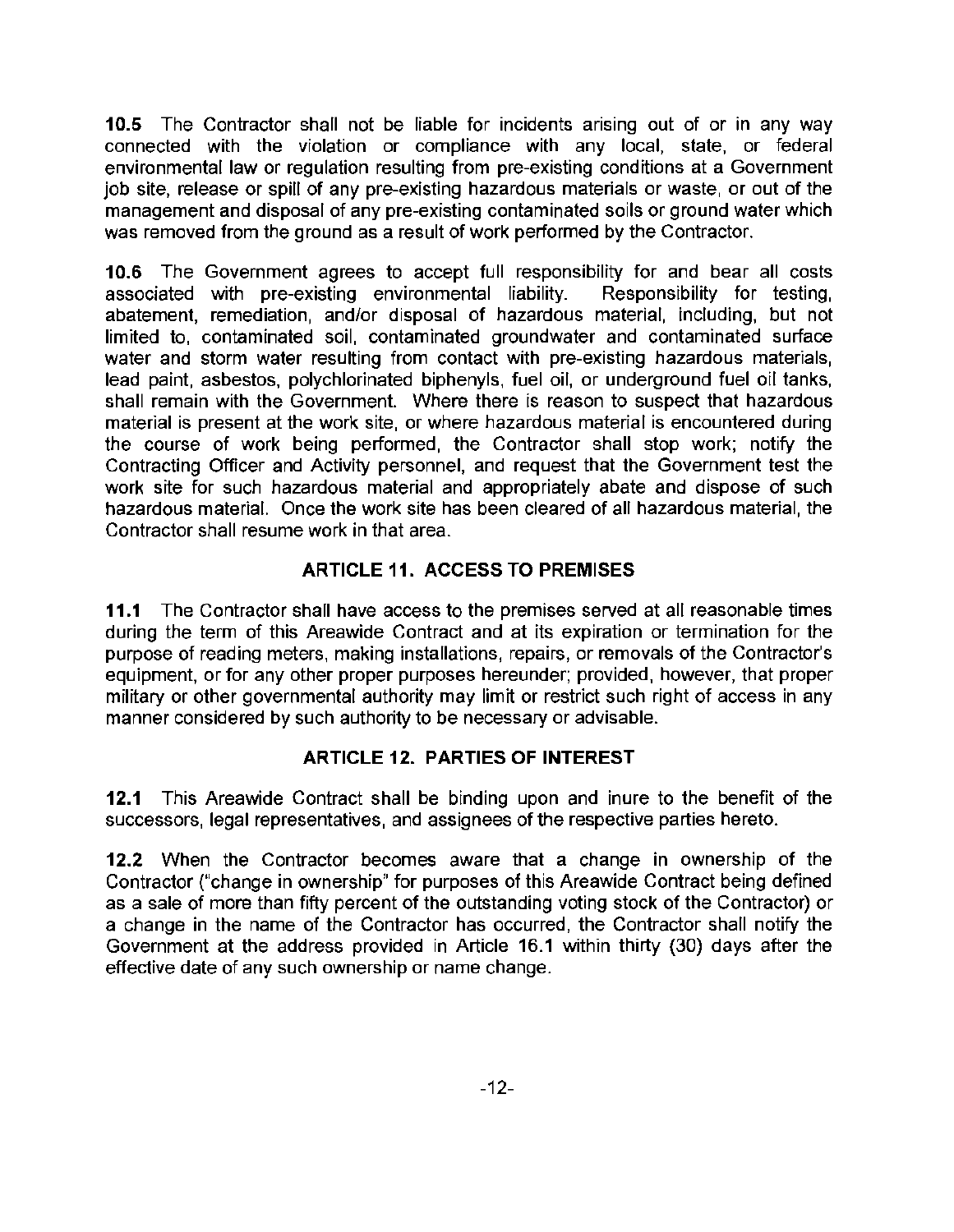# ARTICLE 13. REPRESENTATIONS AND CERTIFICATIONS

13.1 This Areawide Contract incorporates by reference the representations and certifications made by the Contractor, which shall be filed annually electronically at www.sam.gov.

13.2 The offeror represents that the following persons are authorized to negotiate and execute on its behalf with the U.S. Government in connection with this contract: (List names, titles, and telephone numbers of the authorized negotiators):

1. Cecily Scott

Supervisor, Purchasing Services

(425) 457-5396

## **ARTICLE 14. SUPPLEMENTAL CLAUSES**

14.1 Clauses and Provisions Incorporated by Reference.

This contract incorporates one or more provisions and contract clauses by reference, with the same force and effect as if they were given in full text. Upon request, the Contracting Officer will make their full text available. The offeror is cautioned that the listed provisions and clauses may include blocks that must be completed by the contractor and/or submitted with its documentation. In lieu of submitting the full text of those provisions and clauses, the contractor may identify the provision and/or clause by paragraph identifier and provide the appropriate information with it's documentation. Also, the full text of the provisions and clauses may be accessed electronically at this/these address(es):

www .acquisition.gov www.acqnet.gov

## FAR REF Federal Acquisition Regulation

- 1. 52.203-3 GRATUITIES (APR 1984)
- 2. 52.203-5 COVENANT AGAINST CONTINGENT FEES (MAY 2014)<br>3. 52.203-6 RESTRICTIONS ON SUBCONTRACTOR SALES TO THE
- 3. 52.203-6 RESTRICTIONS ON SUBCONTRACTOR SALES TO THE GOVERNMENT (SEPT 2006)
- 4. 52.203-7 ANTI-KICKBACK PROCEDURES (MAY 2014)
- 5. 52.203-8 CANCELLATION, RESCISSION, AND RECOVERY OF FUNDS FOR ILLEGAL OR IMPROPER ACTIVITY (MAY 2014)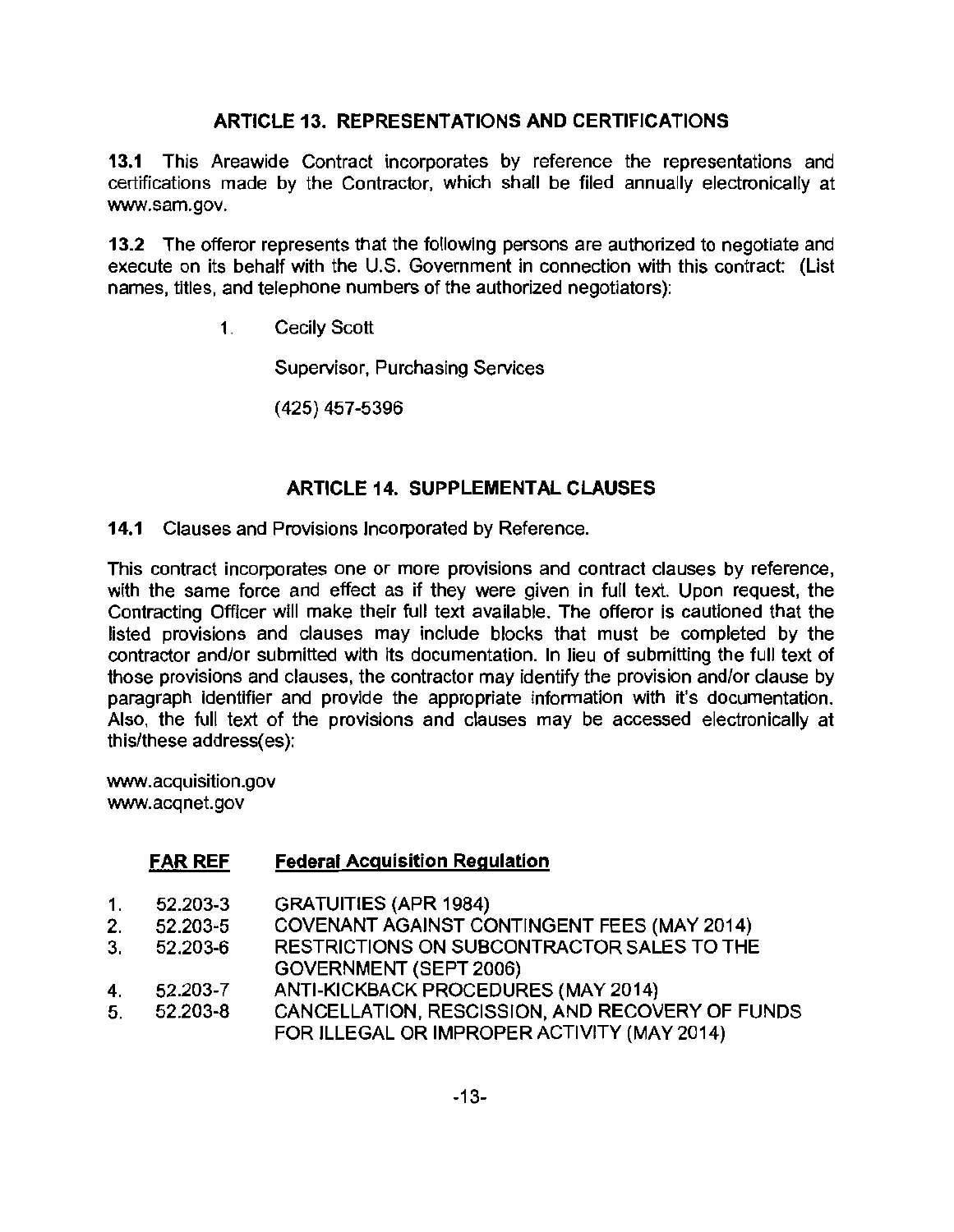| 6.  | 52.203-10     | PRICE OR FEE ADJUSTMENT FOR ILLEGAL OR IMPROPER<br><b>ACTIVITY (MAY 2014)</b>                |
|-----|---------------|----------------------------------------------------------------------------------------------|
| 7.  | 52.203-11     | CERTIFICATION AND DISCLOSURE REGARDING PAYMENTS<br>TO INFLUENCE CERTAIN FEDERAL TRANSACTIONS |
|     |               | (SEPT 2007)                                                                                  |
| 8   | 52.203-12     | LIMITATION ON PAYMENTS TO INFLUENCE CERTAIN                                                  |
|     |               | FEDERAL TRANSACTIONS (OCT 2010)                                                              |
| 9.  | 52.204-4      | PRINTED OR COPIED DOUBLE-SIDED ON RECYCLED PAPER                                             |
|     |               | (MAY 2011)                                                                                   |
| 10. | 52.204-5      | WOMEN-OWNED BUSINESS (OTHER THAN SMALL BUSINESS)<br>(OCT 2014)                               |
| 11. | 52.204-7      | CENTRAL CONTRACTOR REGISTRATION (JUL 2013)                                                   |
| 12. | 52.209-6      | PROTECTING THE GOVERNMENT'S INTEREST WHEN                                                    |
|     |               | SUBCONTRACTING WITH CONTRACTORS DEBARRED,                                                    |
|     |               | SUSPENDED, OR PROPOSED FOR DEBARMENT (AUG 2013)                                              |
| 13. | 52.215-2      | AUDIT AND RECORDS-NEGOTIATION (OCT 2010) <sup>1</sup>                                        |
| 14. | 52.215-10     | PRICE REDUCTION FOR DEFECTIVE COST OR PRICING DATA                                           |
|     |               | $(AUG 2011)^1$                                                                               |
| 15. | 52.215-12     | SUBCONTRACTOR COST OR PRICING DATA (OCT 2010) <sup>1</sup>                                   |
| 16  | 52.215-14     | INTEGRITY OF UNIT PRICES (OCT 2010) <sup>1</sup>                                             |
| 17. | 52.215-20     | <b>REQUIREMENTS FOR COST OR PRICING DATA OR</b>                                              |
|     |               | <b>INFORMATION OTHER THAN COST OR PRICING DATA</b>                                           |
|     |               | $(OCT 2010)^1$                                                                               |
| 18. | 52.219-8      | UTILIZATION OF SMALL BUSINESS CONCERNS (OCT 2014)                                            |
| 19. | 52.219-9      | SMALL BUSINESS SUBCONTRACTING PLAN (OCT 2014)                                                |
| 20. | 52.219-16     | LIQUIDATED DAMAGES-SUBCONTRACTING PLAN (JAN 1999)                                            |
| 21. | 52.222-3      | <b>CONVICT LABOR (JUNE 2003)</b>                                                             |
| 22. | 52.222-21     | PROHIBITION OF SEGREGATED FACILITIES (FEB 1999)                                              |
| 23. | 52.222-26     | EQUAL OPPORTUNITY (MAR 2007)                                                                 |
| 24. | 52.222-35     | EQUAL OPPORTUNITY FOR SPECIAL DISABLED VETERANS.                                             |
|     |               | VETERANS OF THE VIETNAM ERA, AND OTHER ELIGIBLE                                              |
|     |               | VETERANS (JUL 2014)                                                                          |
|     | 25. 52.222-36 | AFFIRMATIVE ACTION FOR WORKERS WITH DISABILITIES                                             |
|     |               | (JULY 2014)                                                                                  |
| 26. | 52.222-37     | EMPLOYMENT REPORTS ON SPECIAL DISABLED VETERANS,                                             |
|     |               | VETERANS OF THE VIETNAM ERA, AND OTHER ELIGIBLE                                              |
|     |               | <b>VETERANS (JULY 2014)</b>                                                                  |
| 27. | 52.222-38     | COMPLIANCE WITH VETERANS' EMPLOYMENT REPORTING                                               |
|     |               | <b>REQUIREMENTS (SEPT 2010)</b>                                                              |
| 28. | 52.222-50     | COMBATING TRAFFICKING IN PERSONS (FEB 2009)                                                  |
| 29. | 52.222-54     | <b>EMPLOYMENT ELIGIBILITY VERIFICATION (AUG 2013)</b>                                        |
| 30. | 52.223-4      | RECOVERED MATERIAL CERTIFICATION (MAY 2008) <sup>1</sup>                                     |
| 31. | 52.223-5      | POLLUTION PREVENTION AND RIGHT-TO-KNOW                                                       |
|     |               | INFORMATION (MAY 2011)                                                                       |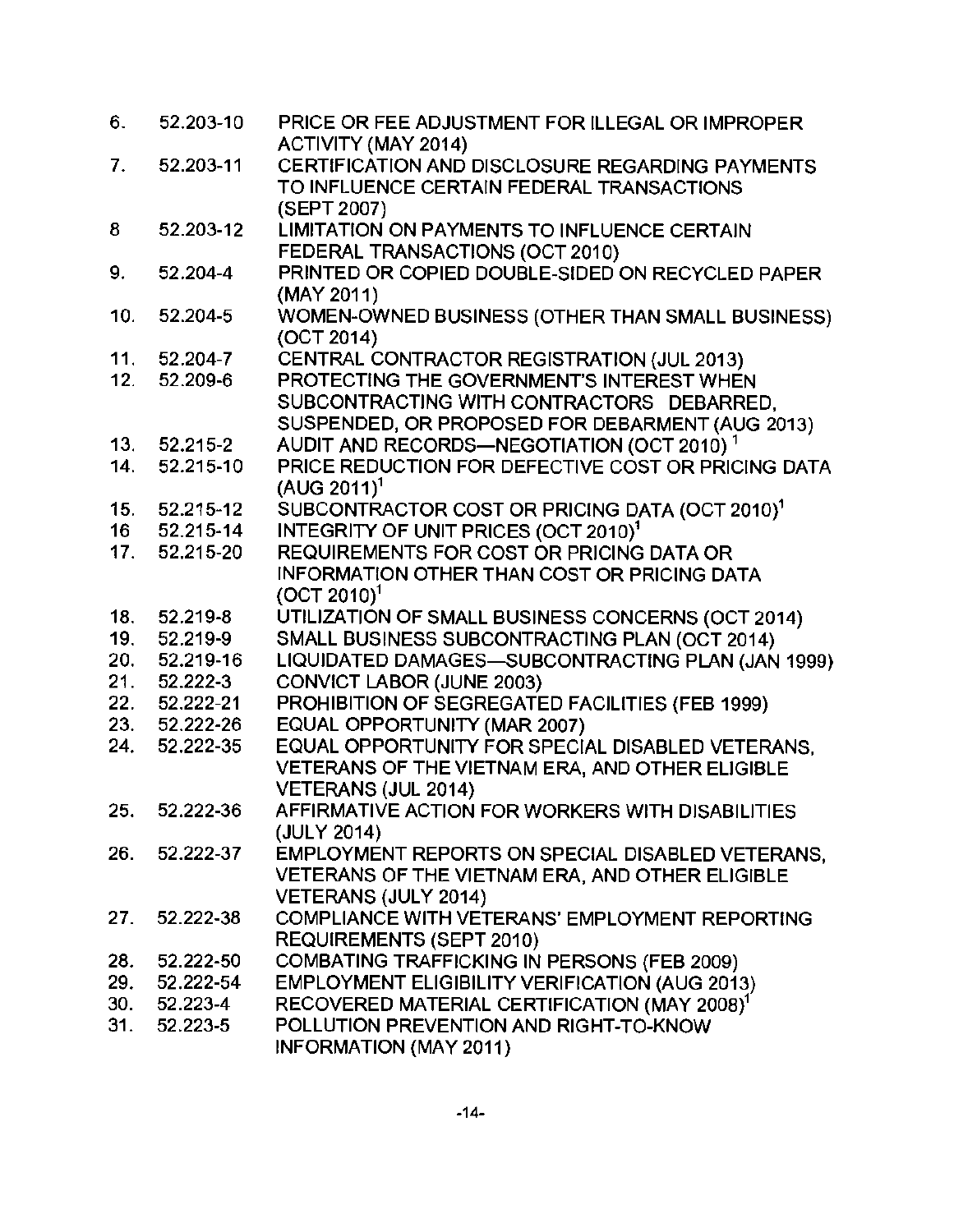| 32. | 52.223-6     | DRUG-FREE WORKPLACE (MAY 2001)                                  |
|-----|--------------|-----------------------------------------------------------------|
| 33. | 52.223-9     | ESTIMATE OF PERCENTAGE OF RECOVERED MATERIAL                    |
|     |              | CONTENT FOR EPA-DESIGNATED ITEMS (MAY 2008) <sup>1,3</sup>      |
| 34. | 52.223-15    | ENERGY EFFICIENCY IN ENERGY-CONSUMING PRODUCTS                  |
|     |              | (DEC 2007) <sup>1</sup>                                         |
| 35. | 52.223-17    | AFFIRMATIVE PROCUREMENT OF EPA-DESIGNATED ITEMS                 |
|     |              | IN SERVICE AND CONSTRUCTION CONTRACTS (MAY 2008) <sup>1</sup>   |
| 36. | 52.225-13    | RESTRICTIONS ON CERTAIN FOREIGN PURCHASES                       |
|     |              | (JUNE 2008)                                                     |
| 37. | 52.232-11    | EXTRAS (APR 1984)                                               |
| 38. | 52.232-17    | INTEREST (MAY 2014)                                             |
| 39. | 52.232-18    | AVAILABILITY OF FUNDS (APR 1984)                                |
| 40. | 52.232.19    | AVAILABILITY OF FUNDS FOR THE NEXT FISCAL YEAR                  |
|     |              | (APR 1984)                                                      |
| 41. | 52.232-23    | ASSIGNMENT OF CLAIMS (MAY 2014)                                 |
| 42. | 52.232-25    | PROMPT PAYMENT (JUL 2013) <sup>1</sup>                          |
| 43. | 52.232-33    | PAYMENT BY ELECTRONIC FUNDS TRANSFER-CENTRAL                    |
|     |              | CONTRACTOR REGISTRATION (JUL 2013)                              |
| 44. | 52.232-35    | DESIGNATION OF OFFICE FOR GOVERNMENT RECEIPT OF                 |
|     |              | ELECTRONIC FUNDS TRANSFER INFORMATION (JUL 2013) <sup>1,2</sup> |
| 45. | 52.232-36    | PAYMENT BY THIRD PARTY (MAY 2014) <sup>2</sup>                  |
| 46. | 52.232-37    | MULTIPLE PAYMENT ARRANGEMENTS (MAY 1999)                        |
| 47. | 52.233-1     | DISPUTES (MAY 2014)                                             |
| 48. | 52.233-4     | APPLICABLE LAW FOR BREACH OF CONTRACT CLAIM                     |
|     |              | (OCT 2004)                                                      |
| 49. | 52.236-9     | PROTECTION OF EXISTING VEGETATION, STRUCTURES,                  |
|     |              | EQUIPMENT, UTILITIES, AND IMPROVEMENTS (APR 1984)               |
| 50. | 52.237-2     | PROTECTION OF GOVERNMENT BUILDINGS, EQUIPMENT,                  |
|     |              | AND VEGETATION (APR 1984)                                       |
| 51. | 52.241-2     | ORDER OF PRECEDENCE-UTILITIES (FEB 1995)                        |
| 52. | 52.241-3     | SCOPE AND DURATION OF CONTRACT (FEB 1995)                       |
| 53. | 52.241-4     | CHANGE IN CLASS OF SERVICE (FEB 1995)                           |
| 54. | 52.241-5     | <b>CONTRACTOR'S FACILITIES (FEB 1995)</b>                       |
| 55. | $52.241 - 6$ | SERVICE PROVISIONS (FEB 1995)                                   |
| 56. | $52.241 - 7$ | CHANGE IN RATES OR TERMS AND CONDITIONS OF                      |
|     |              | SERVICE FOR REGULATED SERVICES (FEB 1995)                       |
| 57. | 52.241-8     | CHANGE IN RATES OR TERMS AND CONDITIONS OF                      |
|     |              | SERVICE FOR UNREGULATED SERVICES (FEB 1995) <sup>1,3</sup>      |
| 58. | 52.241-9     | CONNECTION CHARGE (FEB 1995) <sup>2,3</sup>                     |
| 59. | 52.241-9     | CONNECTION CHARGE (ALT I) (FEB 1995) <sup>2,3</sup>             |
| 60. | 52.241-10    | TERMINATION LIABILITY (FEB 1995) <sup>2,3</sup>                 |
| 61. | 52.241-12    | NONREFUNDABLE, NONRECURRING SERVICE CHARGE                      |
|     |              | (FEB 1995) <sup>2,3</sup>                                       |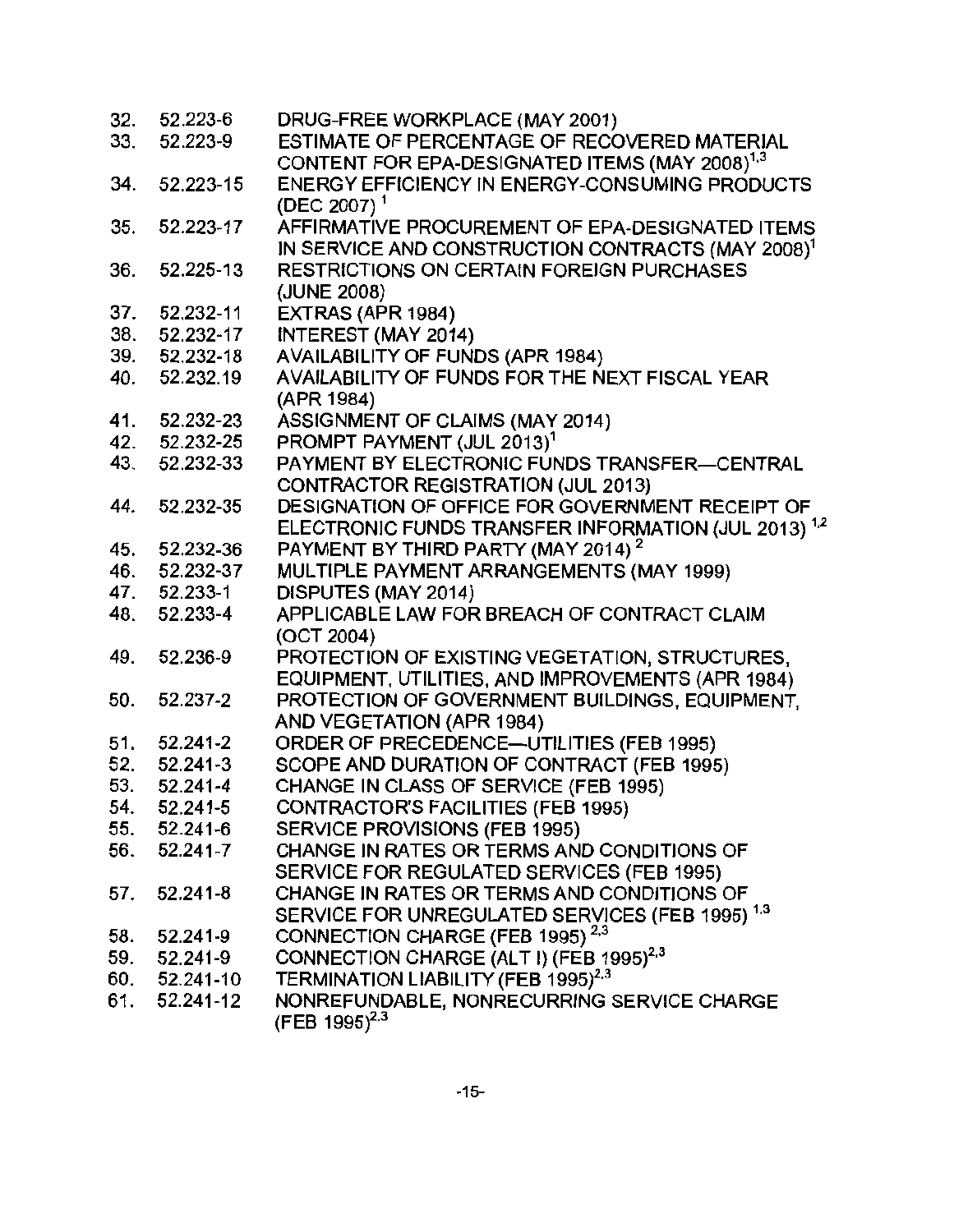| 62. | 52.242-13    | <b>BANKRUPTCY (JULY 1995)</b>                                    |
|-----|--------------|------------------------------------------------------------------|
| 63. | 52.243-1     | CHANGES-FIXED PRICE (AUG 1987)                                   |
| 64. | 52.244-5     | COMPETITION IN SUBCONTRACTING (DEC 1996) <sup>1</sup>            |
| 65. | 52.244-6     | SUBCONTRACTS FOR COMMERCIAL ITEMS (OCT 2014)                     |
| 66. | 52.246-25    | LIMITATION OF LIABILITY-SERVICES (FEB 1997)                      |
|     | 67. 52.248-1 | VALUE ENGINEERING (ALT I) (OCT 2010) <sup>1</sup>                |
| 68. | 52.249-4     | TERMINATION FOR CONVENIENCE OF THE GOVERNMENT                    |
|     |              | (SERVICES) (SHORT FORM) (APR 1984)                               |
| 69. | 52.249-8     | DEFAULT (FIXED-PRICE SUPPLY AND SERVICE) (APR 1984) <sup>1</sup> |
| 70. | 552.241-70   | AVAILABILITY OF FUNDS FOR THE NEXT FISCAL YEAR OR                |
|     |              | <b>QUARTER (SEPT 2010)</b>                                       |
| 71. | 552.241-71   | DISPUTES (UTILITY CONTRACTS) (SEP 2010)                          |

 $<sup>1</sup>$  Indicates that the clause applies to the energy management authorization and only to the extent that the</sup> contracting officer of the delivery order determines that the clause is necessary for efficient contract administration.

 $^2$  Indicates that the clause applies to the ELECTRIC SERVICE and NATURAL GAS SERVICE authorizations and only to the extend that the contracting officer of the delivery order determines that the is necessary for efficient contract administration.

<sup>3</sup> The referenced clause should be included in full text in the authorizations for ELECTRIC SERVICE AND NATURAL GAS SERVICE.

## 14.2 Repeal of Clauses During Term of Contract.

If, during the term of this Areawide Contract, any of the clauses contained in this Article are repealed, revoked, or dissolved by the Government, then such clauses shall no longer be part of this contract as of the date of such repeal, revocation, or dissolution. The elimination of these clauses by reason of such repeal, revocation, or dissolution shall not affect the continuing validity and effectiveness of the remainder of the Areawide Contract or other clauses referenced in this Article.

14.3 Clauses Incorporated in Full Text.

1. 52.216-1 Type of Contract (APR 1984)

As prescribed in 16.105, complete and insert the following provision:

TYPE OF CONTRACT (APR 1984)

The Government contemplates award of a fixed price/requirements contract resulting from this solicitation.

(End of provision)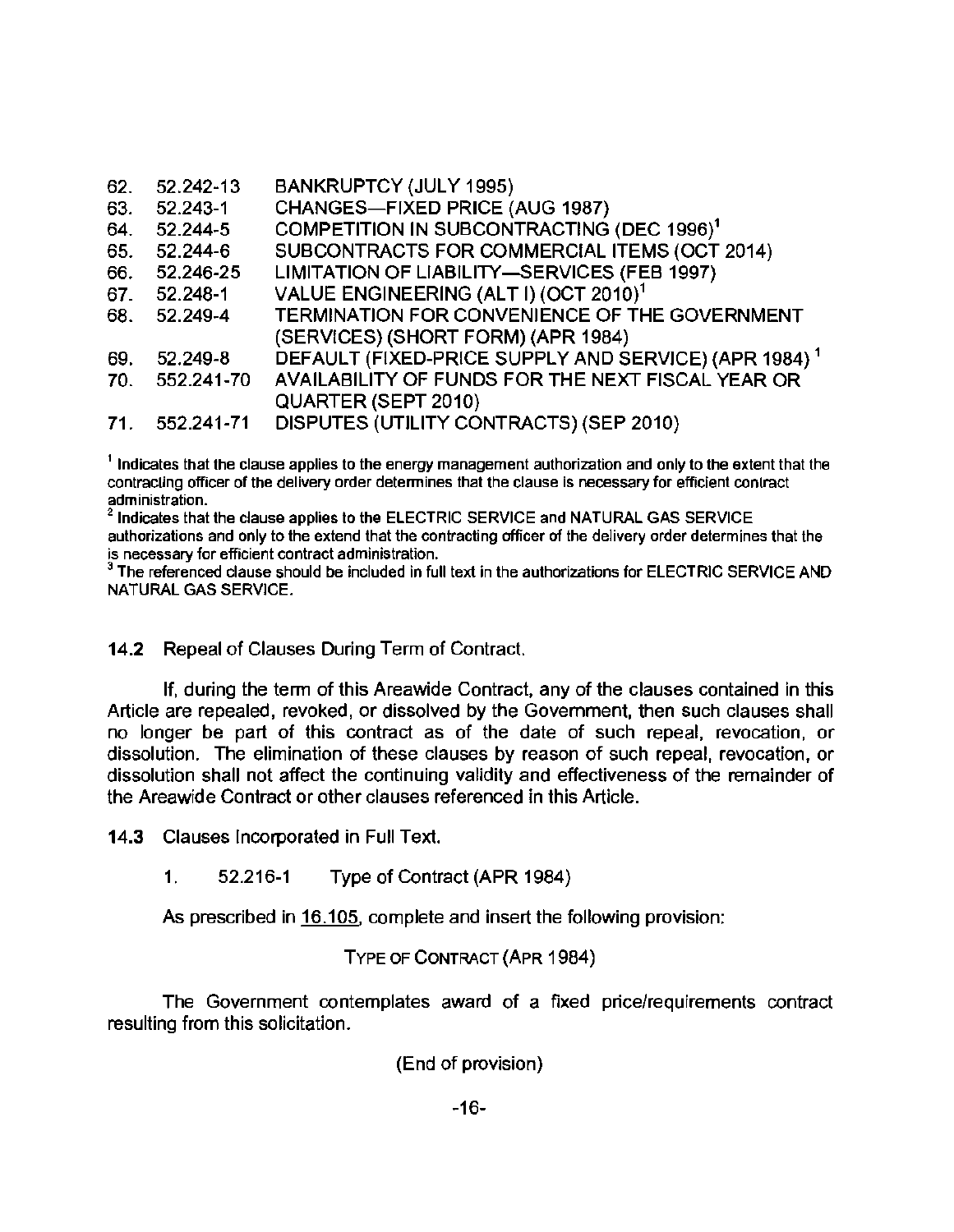2. 52.222-40 Notification of Employee Rights Under the National Labor Relations Act.

As prescribed in 22.1605, insert the following clause:

Notification of Employee Rights Under the National Labor Relations Act (Dec 2010)

(a) During the term of this contract, the Contractor shall post an employee notice, of such size and in such form, and containing such content as prescribed by the Secretary of Labor, in conspicuous places in and about its plants and offices where employees covered by the National Labor Relations Act engage in activities relating to the performance of the contract, including all places where notices to employees are customarily posted both physically and electronically, in the languages employees speak, in accordance with 29 CFR 471.2 (d) and (f).

(1) Physical posting of the employee notice shall be in conspicuous places in and about the Contractor's plants and offices so that the notice is prominent and readily seen by employees who are covered by the National Labor Relations Act and engage in activities related to the performance of the contract.

(2) If the Contractor customarily posts notices to employees electronically, then the Contractor shall also post the required notice electronically by displaying prominently, on any website that is maintained by the Contractor and is customarily used for notices to employees about terms and conditions of employment, a link to the Department of Labor's website that contains the full text of the poster. The link to the Department's website, as referenced in  $(b)(3)$  of this section, must read, "Important Notice about Employee Rights to Organize and Bargain Collectively with Their Employers."

(b) This required employee notice, printed by the Department of Labor, may be

(1) Obtained from the Division of Interpretations and Standards, Office of Labor-Management Standards, U.S. Department of Labor, 200 Constitution Avenue, NW., Room N-5609, Washington, DC 20210, (202) 693-0123, or from any field office of the Office of Labor- Management Standards or Office of Federal Contract Compliance Programs;

(2) Provided by the Federal contracting agency if requested ;

(3) Downloaded from the Office of Labor- Management Standards Web site at www.dol.gov/olms/regs/compliance/E013496.htm; or

(4) Reproduced and used as exact duplicate copies of the Department of Labor's official poster.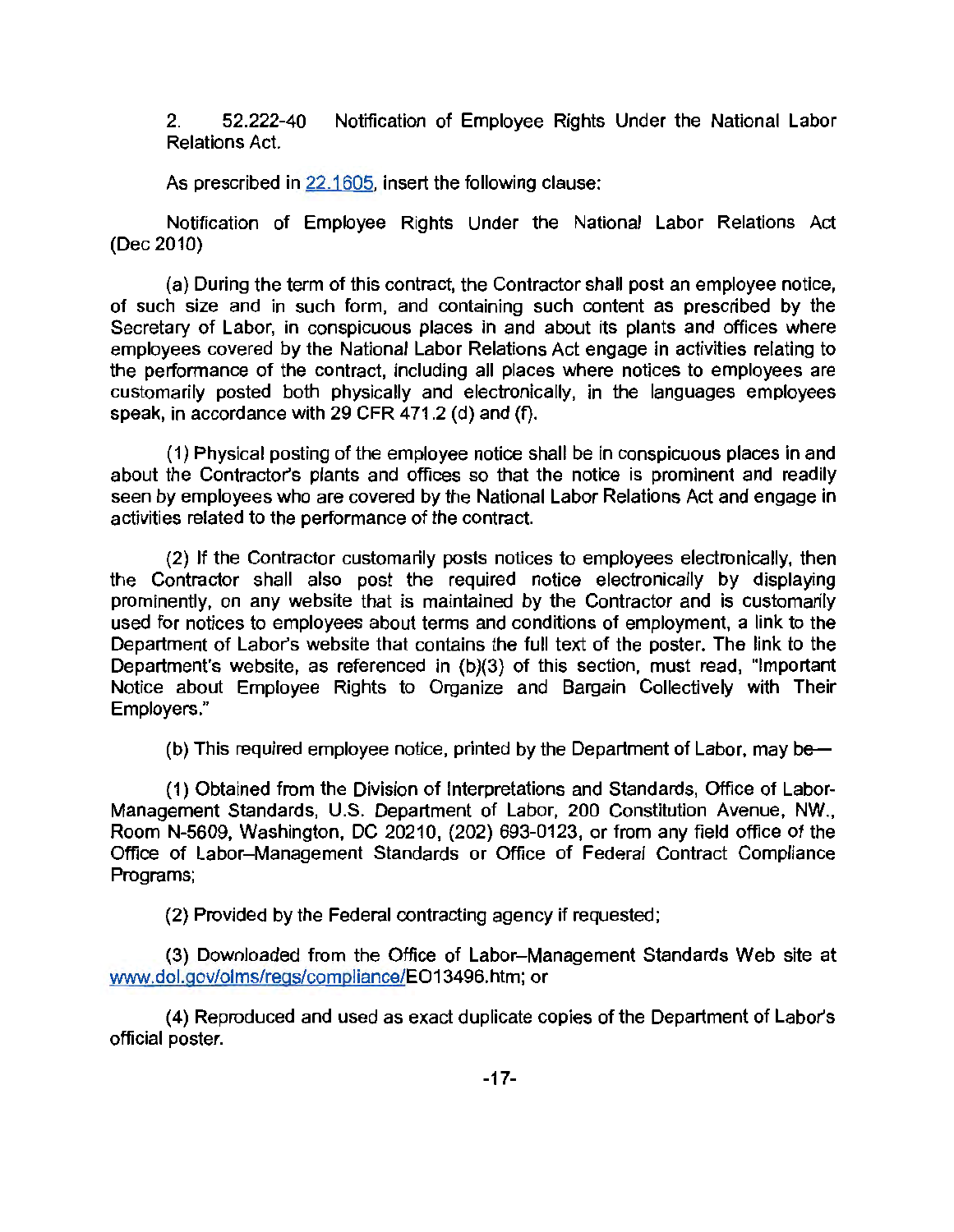(c) The required text of the employee notice referred to in this clause is located at Appendix A, Subpart A, 29 CFR Part 471 .

(d) The Contractor shall comply with all provisions of the employee notice and related rules, regulations, and orders of the Secretary of Labor.

(e) In the event that the Contractor does not comply with the requirements set forth in paragraphs (a) through (d) of this clause, this contract may be terminated or suspended in whole or in part, and the Contractor may be suspended or debarred in accordance with 29 CFR 471.14 and subpart 9.4. Such other sanctions or remedies may be imposed as are provided by 29 CFR part 471, which implements Executive Order 13496 or as otherwise provided by law.

(f) Subcontracts.

(1) The Contractor shall include the substance of this clause, including this paragraph (f), in every subcontract that exceeds \$10,000 and will be performed wholly or partially in the United States, unless exempted by the rules, regulations, or orders of the Secretary of Labor issued pursuant to section 3 of Executive Order 13496 of January 30, 2009, so that such provisions will be binding upon each subcontractor.

(2) The Contractor shall not procure supplies or services in a way designed to avoid the applicability of Executive Order 13496 or this clause.

(3) The Contractor shall take such action with respect to any such subcontract as may be directed by the Secretary of Labor as a means of enforcing such provisions, including the imposition of sanctions for noncompliance.

(4) However, if the Contractor becomes involved in litigation with a subcontractor, or is threatened with such involvement, as a result of such direction, the Contractor may request the United States, through the Secretary of Labor, to enter into such litigation to protect the interests of the United States.

(End of clause)

3. 52.241-7 Change in Rates or Terms and Conditions of Service for Regulated Services (FEB 1995)

As prescribed in 41.501(d)(1), insert a clause substantially the same as the following:

CHANGE IN RATES OR TERMS AND CONDITIONS OF SERVICE FOR REGULATED SERVICES (FEB 1995)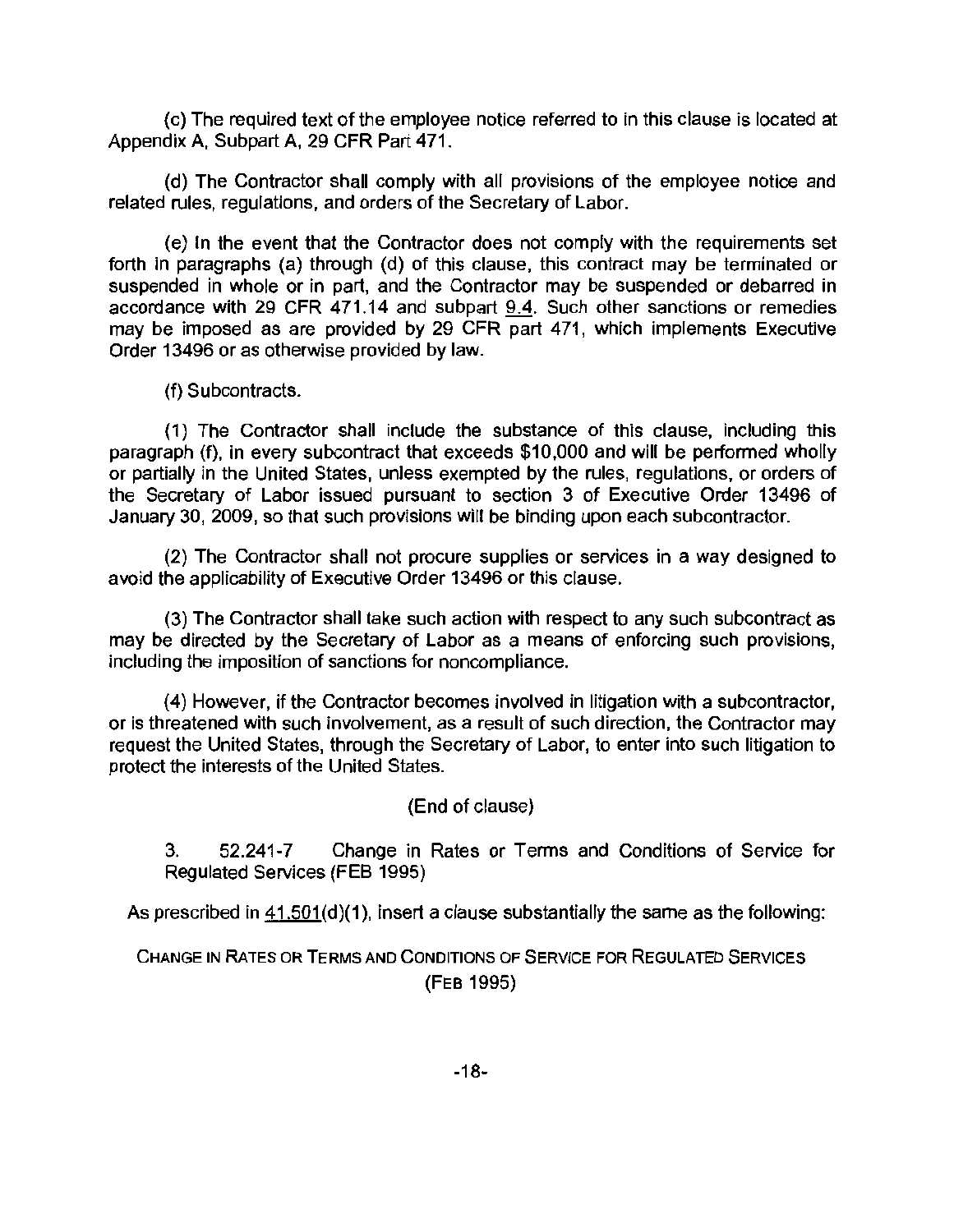(a) This clause applies to the extent services furnished under this contract are subject to regulation by a regulatory body. The Contractor agrees to give 30 days written notice of (1) the filing of an application for change in rates or terms and conditions of service concurrently with the filing of the application and (2) any changes pending with the regulatory body as of the date of contract award. Such notice shall fully describe the proposed change. If, during the term of this contract, the regulatory body having jurisdiction approves any changes, the Contractor shall forward to the Contracting Officer a copy of such changes within 15 days after the effective date thereof. The Contractor agrees to continue furnishing service under this contract in accordance with the amended tariff, and the Government agrees to pay for such service at the higher or lower rates as of the date when such rates are made effective.

(b) The Contractor agrees that throughout the life of this contract the applicable published and unpublished rate schedule(s) shall not be in excess of the lowest cost published and unpublished rate schedule(s) available to any other customers of the same class under similar conditions of use and service.

(c) In the event that the regulatory body promulgates any regulation concerning matters other than rates which affects this contract, the Contractor shall immediately provide a copy to the Contracting Officer.

(d) The effective date of the change shall be the effective date by the regulatory body. Any factors not governed by the regulatory body will have an effective date as agreed to by the parties.

(End of clause)

NOTE: Insert language prescribed in 41.501(d)(1).

4. 52.252-1 Solicitation Provisions Incorporated by Reference (FEB 1998)

As prescribed in 52.107(a), insert the following provision:

SOLICITATION PROVISIONS INCORPORATED BY REFERENCE (FEB 1998)

5. The requirements of the Disputes clause at Federal Acquisition Regulation (FAR) 52.233-1 are supplemented to provide that matters involving the interpretation of tariffed retail rates, tariff rate schedules, and tariffed terms provided under this contract are subject to the jurisdiction and regulation of the utility rate commission having jurisdiction. Information regarding the resolution of commission related disputes described herein can be found at Chapter 480-07 of the Washington Administrative Code.

(End of Clause)

 $-19-$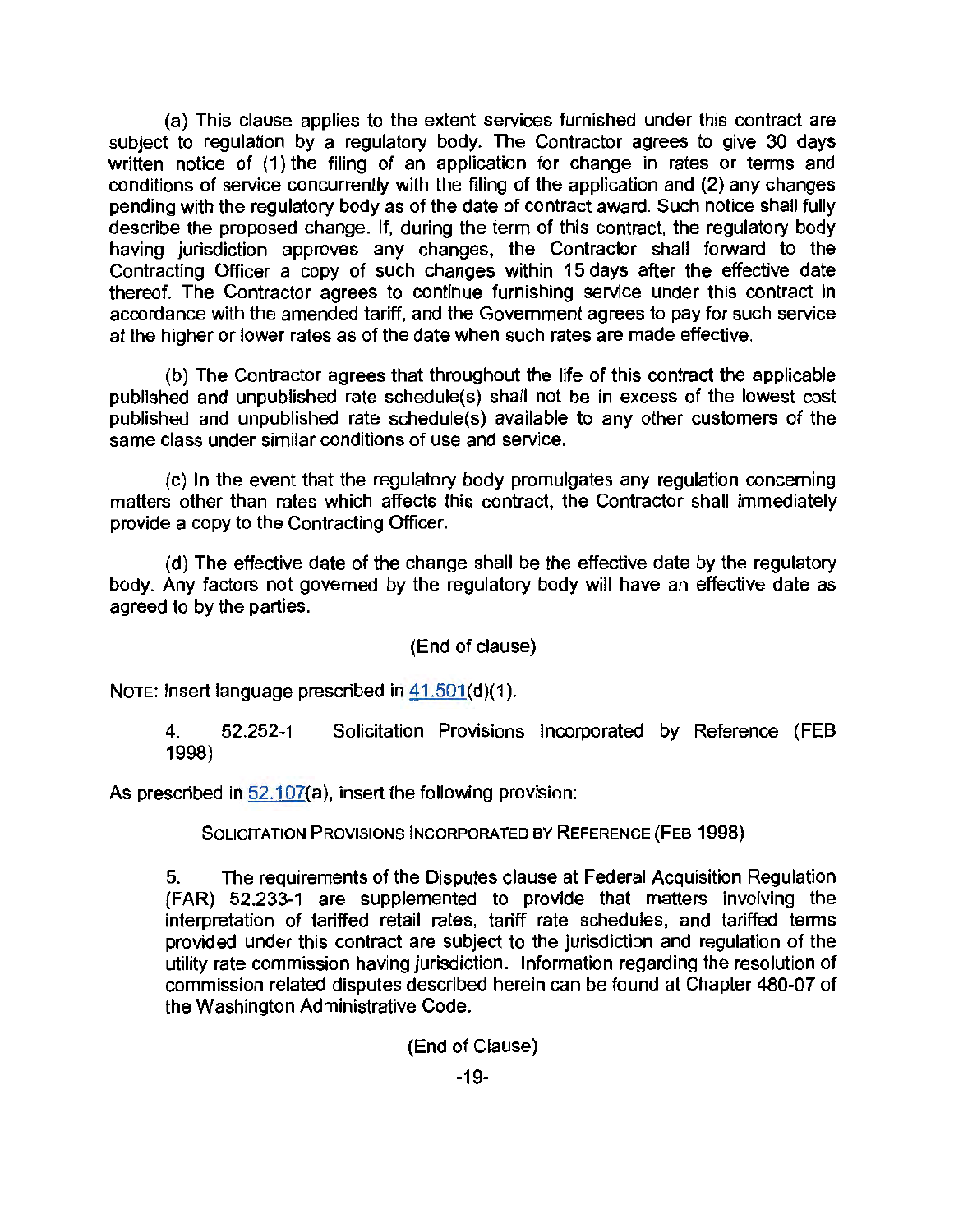#### 14.4 State Taxes.

The contract price excludes all State and local taxes levied on or measured by the contract or sales price of the services or completed supplies furnished under this contract. The Government agrees either to pay the amount of the state or local taxes to the Contractor or provide evidence necessary to sustain an exemption from such taxes.

## ARTICLE 15. SMALL BUSINESS SUBCONTRACTING PLAN

15.1 Attached hereto and made a part hereof by reference is a SUBCONTRACTING PLAN FOR SMALL BUSINESS CONCERNS, SMALL BUSINESS CONCERNS OWNED AND CONTROLLED BY SOCIALLY & ECONOMICALLY DISADVANTAGED INDIVIDUALS, HUB ZONE BUSINESS CONCERNS, WOMAN OWNED SMALL BUSINESS CONCERNS, VETERAN-OWNED SMALL BUSINESSES CONCERNS AND DISABLED VETERAN-OWNED BUSINESSES negotiated between the Contractor and the Government, which is applicable on a company wide basis pursuant to the requirements of 15 U.S.C. 637(d). The Contractor expressly understands that this subcontracting plan is an annual plan and hereby agrees to submit a new subcontracting plan by November  $30<sup>th</sup>$  of each year during the life of this Contract.

15.2 Information and announcements concerning current developments in the GSA Small Business Subcontracting Program are available on the GSA Energy Division web site accessible via http://www.gsa.gov/energy.

# ARTICLE 16. NOTICES

16.1 Unless specifically provided otherwise, all notices required to be provided to the Government under this Areawide Contract shall be mailed to: U. S. General Services Administration, PBS, Office of Facilities Management and Services Program; Director, Energy Division, 1800 F Street, NW Room 5116, Washington, DC 20405.

16.2 All inquiries and notices to the Contractor regarding this Areawide Contract shall be mailed to: Ryan Lambert, Manager, Business Energy Management, Puget Sound Energy, 19900 North Creek Parkway BOTH01, Bothell, WA 98011, tel. number: (425) 424-6797, or to such other person as the Contractor may hereafter designate in writing.

16.3 The Contractor shall provide GSA with a copy of all fully executed Exhibit "B" Authorizations for Energy Management Services including any applicable attachments at the address provided in Article 16.1.

## ARTICLE 17. REPORTING

The Contractor shall provide, as prescribed and directed by the Contracting Officer, an annual report on Subcontracting Plan Achievements (contract awards to small businesses), in accordance with the approved subcontracting plan for small business concerns and small business concerns owned and controlled by socially and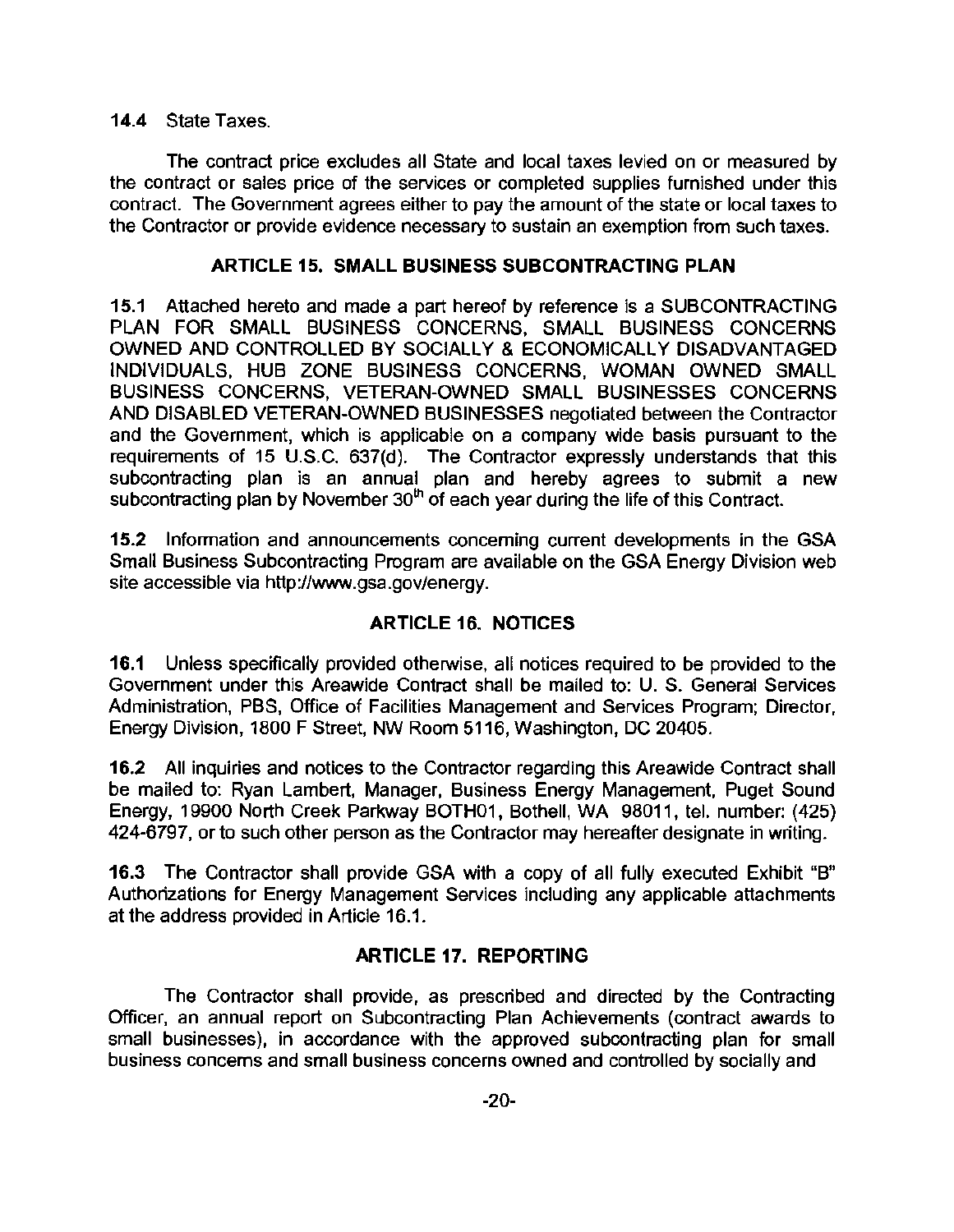economically disadvantaged individuals by October 30 of each year during the life of this Areawide Contract. The report shall be submitted electronically utilizing the Small Business Administration's Electronic Subcontracting Reporting System. The website address of the system can be found a[t http://www.esrs.gov.](http://www.esrs.gov/)

#### **ARTICLE 18. UTILITY ENERGY SERVICE CONTRACTS**

**18.1** Performance Assurance: Energy Conservation Measures (ECMs) will not normally be included within a project unless a net overall energy usage or cost reduction can be demonstrated and verified. When ECM construction is complete, the commissioning process provides data for this verification. UESCs that include a savings guarantee will require additional measurement and verification (M&V) activities during the performance period. Verification standards for energy projects are established in the M&V Guidelines: Measurement and Verification for Performance Based Contracts, published by the Department of Energy's Federal Energy Management Program (FEMP). All UESCs, regardless of whether they include a savings guarantee, will include a Performance Assurance Plan with key performance indicators identified.

**18.2** Unless otherwise provided by law, UESC performance assurances or guarantees of the savings generated by the ECMs must equal or exceed the total task order value.

**18.3** Subcontracting: The Contractor may perform any or all of its requested services through subcontractors, including its unregulated affiliates. ECM subcontractors shall be competitively selected in accordance with FAR 52.244-5 (Article 14.1-65 herein). Subcontractor selection shall be based on cost, experience, past performance and other such factors as the Contractor and the Ordering Agency may mutually deem appropriate and reasonably related to the Government's minimum requirements. Upon request by the Government, the Contractor shall make available to the contracting officer all documents related to the selection of a subcontractor. In no event shall the service be provided by subcontractors listed as excluded from Federal Procurement Programs maintained by GSA pursuant to 48 C.F.R. 9.404 (Article 14.1-12 herein).

**18.4** For all Authorizations involving Energy Conservation Measures, it is desirable to have a Warranty Clause that addresses the specific needs and requirements of the work being performed and equipment that is to be provided by the Contractor, however, in the absence of a Warranty Clause in the Authorization the following language will serve as the default Clause:

The Company shall pass through to the Agency all warranties on equipment installed or provided by it or its subcontractors on Government property with the following representation:

PUGET SOUND ENERGY ACKNOWLEDGES THAT THE UNITED STATES OF AMERICA WILL OWN OR LEASE THE EQUIPMENT AND/OR MATERIALS BEING INSTALLED OR SUPPLIED HEREUNDER, AND, ACCORDINGLY, AGREES THAT ALL WARRANTIES SET FORTH HEREIN, OR OTHERWISE PROVIDED BY LAW IN FAVOR OF PUGET SOUND ENERGY SHALL INURE ALSO TO THE BENEFIT OF THE UNITED STATES AND THAT ALL CLAIMS ARISING FROM ANY BREACH OF SUCH WARRANTIES OR AS A RESULT OF DEFECTS IN OR REPAIRS TO SUCH EQUIPMENT OR SUPPLIES MAY BE ASSERTED AGAINST PUGET SOUND ENERGY OR MANUFACTURER DIRECTLY BY THE UNITED STATES.

**18.5** The Ordering Agency shall provide GSA with copies of fully executed Exhibit "B" Authorizations for any EMS resulting from approved energy audits, including any applicable attachments, at the address provided in Article 16.1. The contractor shall provide financial schedules at interim delivery points as required by the ordering agency. Financial schedules are based upon the eProject Builder system and final financial schedules shall be submitted through the eProject Builder system https://eprojectbuilder.lbl.gov.

**18.6** Contractor's Responsibilities under Contract for Energy Management Services provided under this Contract:

(a) The Contractor shall not provide Energy Management Services to Federal facilities under this Agreement unless the facility is a current customer of the Contractor or a prospective customer of the Contractor that is located within a geographic area that the Contractor is authorized to serve.

(b) The work that is to be performed under the Energy Management Service contract shall be limited to work resulting in a direct reduction in energy usage (see Article 1.1(j)) and any modifications or repairs that are necessary as a direct result of the installation of the Energy Conservation Measure.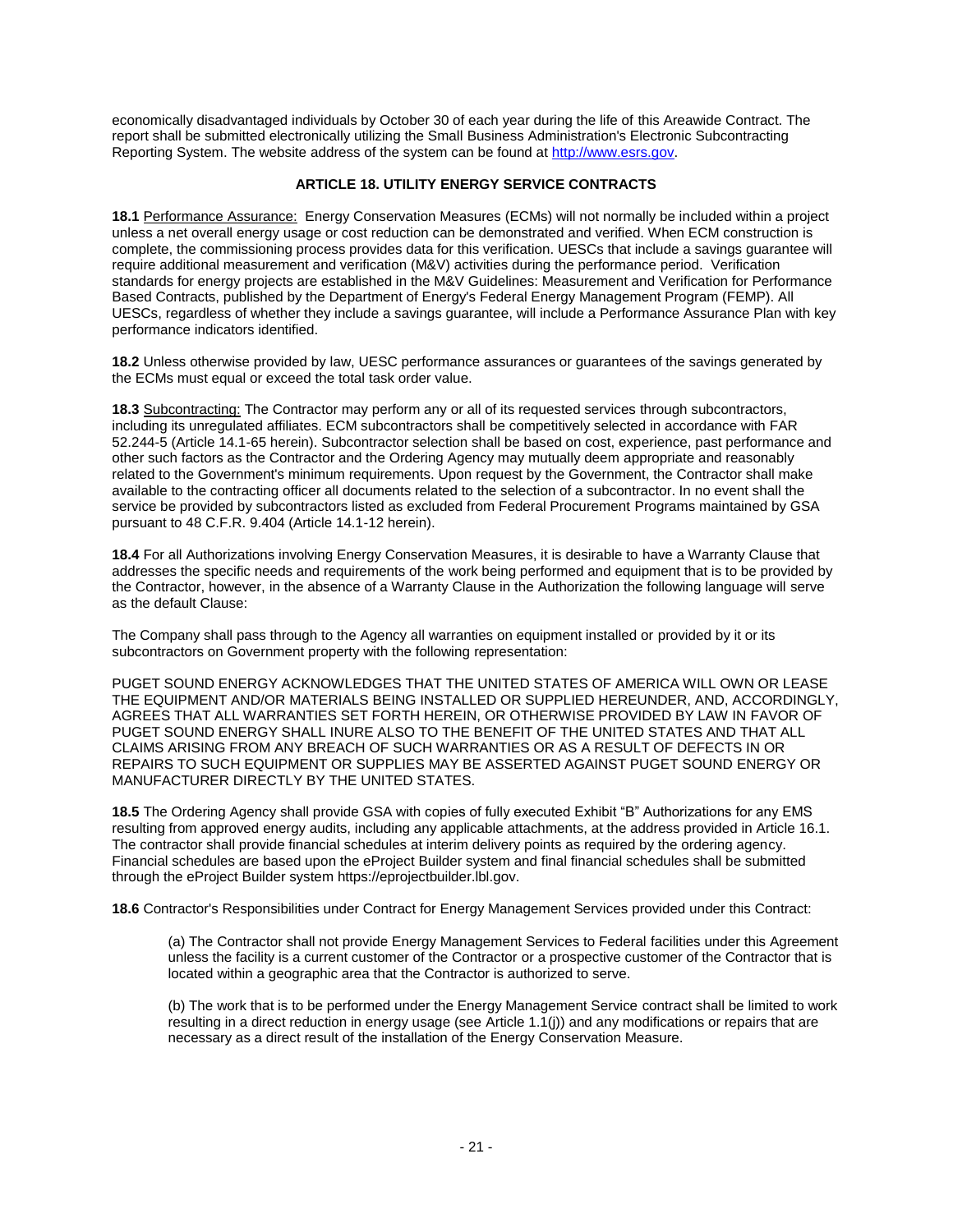**18.7** Guaranteed Savings and Scoring of UESC's by the Ordering Agency(ies): UESC's that meet the definition of "Energy Management Service" ("EMS") prescribed in Article 1.1(k) of this Areawide Contract, and which follow the guidance prescribed in OMB Memoranda M-12-21 and M-98-13, may be scored for budgetary purposes by the Ordering Agency(ies) on an annual basis if the UESC requires: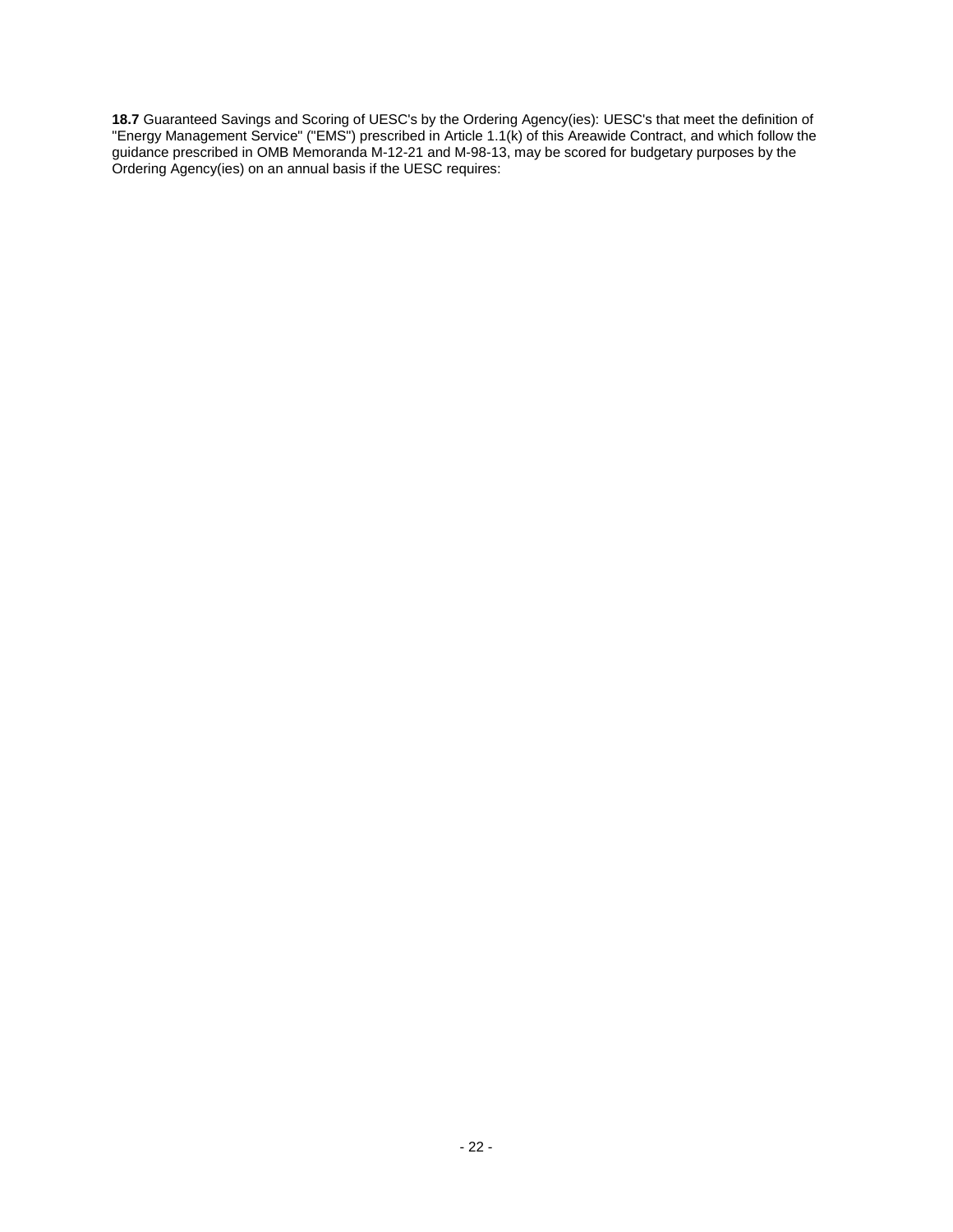(a) Energy savings performance assurances or guarantees of the savings to be generated by improvements, which must cover the full cost of the Federal investment for the improvements;

(b) Measurement and verification (M&V) of savings through commissioning and retro-commissioning; and

(c) Competition or an alternatives analysis as part of the selection process prior to entering into a UESC

## ARTICLE 19. MISCELLANEOUS

19.1 Contract administration: The Ordering Agency shall assist in the day-to-day administration of the utility service being provided to it under an Authorization.

19.2 Anti-Deficiency: Unless otherwise authorized by Public Law or Federal Regulation, nothing contained herein shall be construed as binding the Government to expend, in any one fiscal year, any sum in excess of the appropriation made by Congress for that fiscal year in furtherance of the matter of the contract or to involve the Government in an obligation for the future expenditure of monies before an appropriation is made (Anti-Deficiency Act, 31 U.S.C. 1341(a)(1)(A).

19.3 Obligation to Serve: Nothing contained in this Contract shall obligate the Contractor to take any action which it may consider to be detrimental to its obligations as a public utility.

19.4 Term of Authorizations: It is recognized that during the life of this Contract, situations and/or requirements may arise where it may be desirable that the term of service to an Ordering Agency's facility extend beyond the term of this Contract. In such event, the particular Authorization involved may specify a term extending beyond the term of this Contract, provided that it is within the contracting authority of the Ordering Agency and appropriate termination liability provisions have been negotiated between the Contractor and Ordering Agency to address unamortized balances for connection charges and/or financing charges associated with energy management service projects.

19.5 Waiver of Sovereign Immunity: Any language contained in standard form agreements executed between the Ordering Agency and the Contractor shall not be construed to waive the federal government's sovereign immunity, and may not be applicable where the federal government's sovereign immunity has not otherwise been waived by statutory law.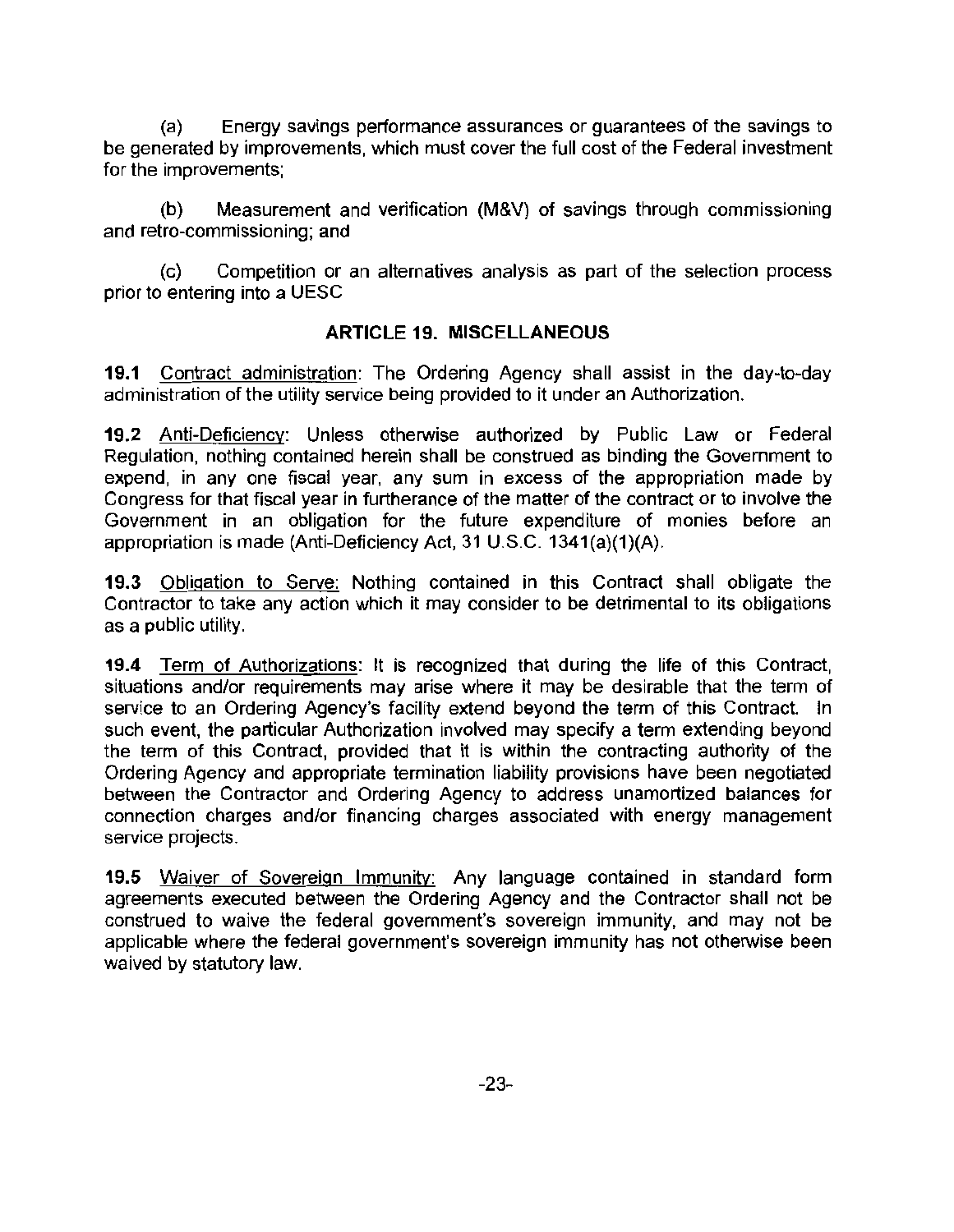IN WITNESS WHEREOF, the parties have executed this contract as of the day and the year first above written.

# **UNITED STATES OF AMERICA**

Acting through the Administrator of General Services

By Linda K. Koman

Linda Koman Contracting Officer GSA, PBS, Energy Division

**ATTEST:** Mal  $Bv$ :

Jerard Butler SA, PBS, Energy Division

PUGET, SQUND ENERGY Bv:

Title: Director, Customer Energy Management

ATTEST:

By: Elaine Markham

Title: Senior Market Analyst. Program Development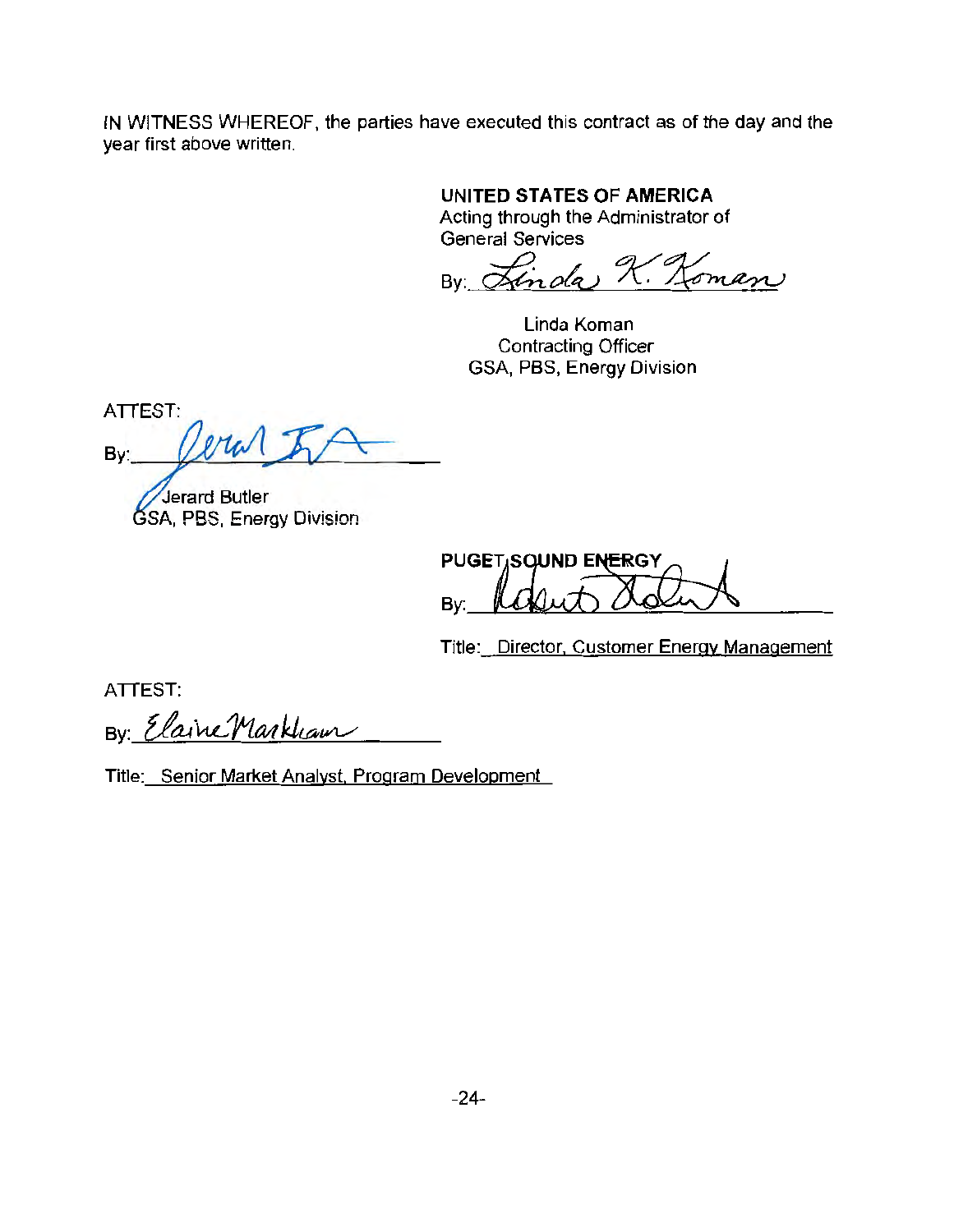## **CERTIFICATE**

I, Elaine Markham, certify that I am Senior Market Analyst, Program Development of PUGET SOUND ENERGY, named as Contractor in the Negotiated Areawide Public Utility Contract No. GS-OOP-15-BSD-1179; that Robert Stolarski, who signed said contract on behalf of the Contractor, was then Director, Customer Energy Management of said Corporation; and that said contract was duly signed for and on behalf of said Corporation and is within the scope of its corporate powers.

1s/ Elaine Markham

(Corporate Seal)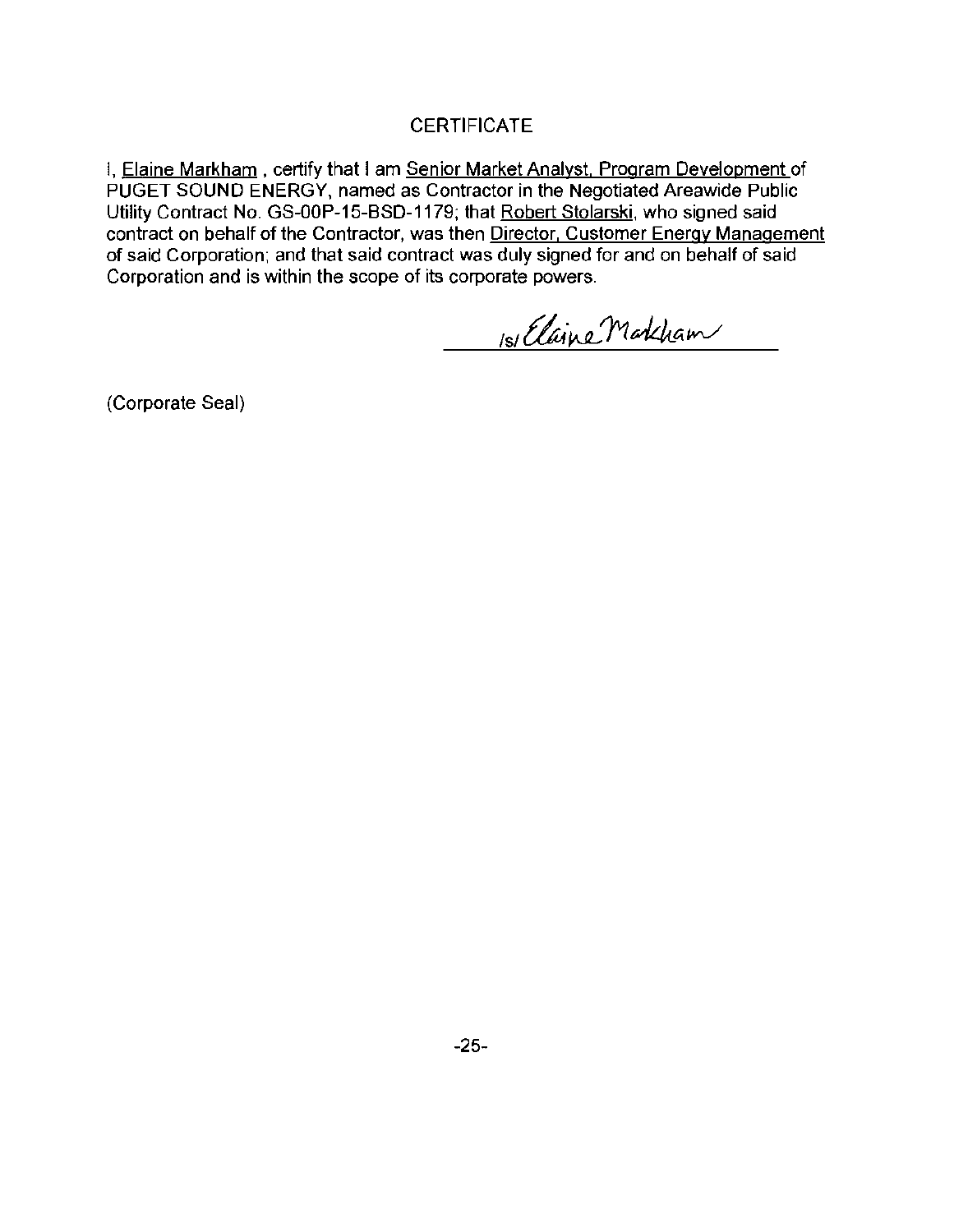# EXHIBIT "A"

Contractor's ID NO.,\_\_\_\_\_(Optional)

Ordering Agency's ID \_\_\_\_\_(Optional)

#### PUGET SOUND ENERGY

| AUTHORIZATION FOR ELECTRIC SERVICE, CHANGE IN ELECTRIC SERVICE, |
|-----------------------------------------------------------------|
| OR DISCONNECTION AND/OR TERMINATION OF ELECTRIC SERVICE UNDER   |
| <b>CONTRACT NO. GS-OOP-15-BSD-1179</b>                          |

| Address:                    |                                                                                                                                                                                                                                                                                                                                                                     |                                                                                                        |
|-----------------------------|---------------------------------------------------------------------------------------------------------------------------------------------------------------------------------------------------------------------------------------------------------------------------------------------------------------------------------------------------------------------|--------------------------------------------------------------------------------------------------------|
|                             | Pursuant to Contract No. GS-OOP-15-BSD-1179 between the Contractor and the United States Government and subject to all the<br>provisions thereof, service to the United States Government under such contract shall be rendered or modified as hereinafter stated.<br>Contract Article 2 and 4 shall be followed for the initiation of service under this contract. |                                                                                                        |
|                             |                                                                                                                                                                                                                                                                                                                                                                     |                                                                                                        |
|                             |                                                                                                                                                                                                                                                                                                                                                                     |                                                                                                        |
|                             | NATURE OF SERVICE: □ Connect, □ Change, □ Disconnect, □ Continue Service, □ DSM Work,<br>$\Box$ Line Extension, Alteration, Relocation, or Reinforcement, $\Box$ Special Facilities                                                                                                                                                                                 |                                                                                                        |
| OTHER TERMS AND CONDITIONS: | Attach any other relevant terms and conditions under which service will be provided.                                                                                                                                                                                                                                                                                |                                                                                                        |
|                             |                                                                                                                                                                                                                                                                                                                                                                     |                                                                                                        |
|                             | TERM OF SERVICE: From the state of through the state of the state of the state of the state of the state of the                                                                                                                                                                                                                                                     |                                                                                                        |
|                             | SERVICE HEREUNDER SHALL BE UNDER RATE SCHEDULE NO. ______________________*, Hereafter amended or modified by the<br>regulatory body having jurisdiction. (see article 5 of this contract.)                                                                                                                                                                          |                                                                                                        |
|                             |                                                                                                                                                                                                                                                                                                                                                                     |                                                                                                        |
|                             |                                                                                                                                                                                                                                                                                                                                                                     |                                                                                                        |
|                             |                                                                                                                                                                                                                                                                                                                                                                     |                                                                                                        |
|                             |                                                                                                                                                                                                                                                                                                                                                                     |                                                                                                        |
|                             | CLAUSES INCORPORATED BY REFERENCE (Check applicable clauses):                                                                                                                                                                                                                                                                                                       |                                                                                                        |
| $(1)$ 52.211-10             | Commencement, Prosecution and Completion of Work (APR 1984)                                                                                                                                                                                                                                                                                                         |                                                                                                        |
| $(2)$ 52.236-5              | Material and Workmanship (APR 1984)                                                                                                                                                                                                                                                                                                                                 |                                                                                                        |
| $(3)$ 52.241-4              | Change in Class of Service (FEB 1995)                                                                                                                                                                                                                                                                                                                               |                                                                                                        |
| $(4)$ 52.241-3              | Scope and Duration of Contract (FEB 1995)                                                                                                                                                                                                                                                                                                                           |                                                                                                        |
| $(5)$ 52.241-5              | Contractor's Facilities (FEB 1995)                                                                                                                                                                                                                                                                                                                                  |                                                                                                        |
| $(6)$ 52.241-7              | Clause)                                                                                                                                                                                                                                                                                                                                                             | Change in Rates or Terms and Conditions of Service for Regulated Services (FEB 1995) (Use Full Text of |
| $(7)$ 52.241-11             | Multiple Service Locations (FEB 1995)                                                                                                                                                                                                                                                                                                                               |                                                                                                        |
| $(8)$ 52.243-1              | Changes-Fixed Price (AUG 1987)                                                                                                                                                                                                                                                                                                                                      |                                                                                                        |
| $(9)$ 52.249-               | Default (Specify appropriate Clause)                                                                                                                                                                                                                                                                                                                                |                                                                                                        |
|                             | BILLS WILL BE RENDERED TO THE ORDERING AGENCY FOR PAYMENT AT THE FOLLOWING ADDRESS:                                                                                                                                                                                                                                                                                 | copies.<br>in                                                                                          |
|                             | The foregoing shall be effective upon the return of the fully executed original Authorization by the Contractor to the ordering Agency.                                                                                                                                                                                                                             |                                                                                                        |
| <b>ACCEPTED:</b>            |                                                                                                                                                                                                                                                                                                                                                                     |                                                                                                        |
| (Ordenng Agency)            |                                                                                                                                                                                                                                                                                                                                                                     | <b>PUGET SOUND ENERGY</b><br>(Contractor)                                                              |
| By:                         |                                                                                                                                                                                                                                                                                                                                                                     | By:_________                                                                                           |
| Authorized Signature        |                                                                                                                                                                                                                                                                                                                                                                     | -<br>Authorized Signature                                                                              |
|                             |                                                                                                                                                                                                                                                                                                                                                                     |                                                                                                        |
|                             |                                                                                                                                                                                                                                                                                                                                                                     |                                                                                                        |
| ٠                           | Include a reference to the applicable rate schedule, and attach a copy of such schedule.                                                                                                                                                                                                                                                                            |                                                                                                        |

•• If necessary, attach and make part hereof supplemental agreements or sheets that cover required connection or extension charges and special facilities or service arrangements. (See Article 5 of this Contract for instructions.)

NOTE: A fully executed copy of this Authorization shall be transmitted by the ordering Agency to the Energy Division (PMAA), General Services Administration, Washington, DC 20405.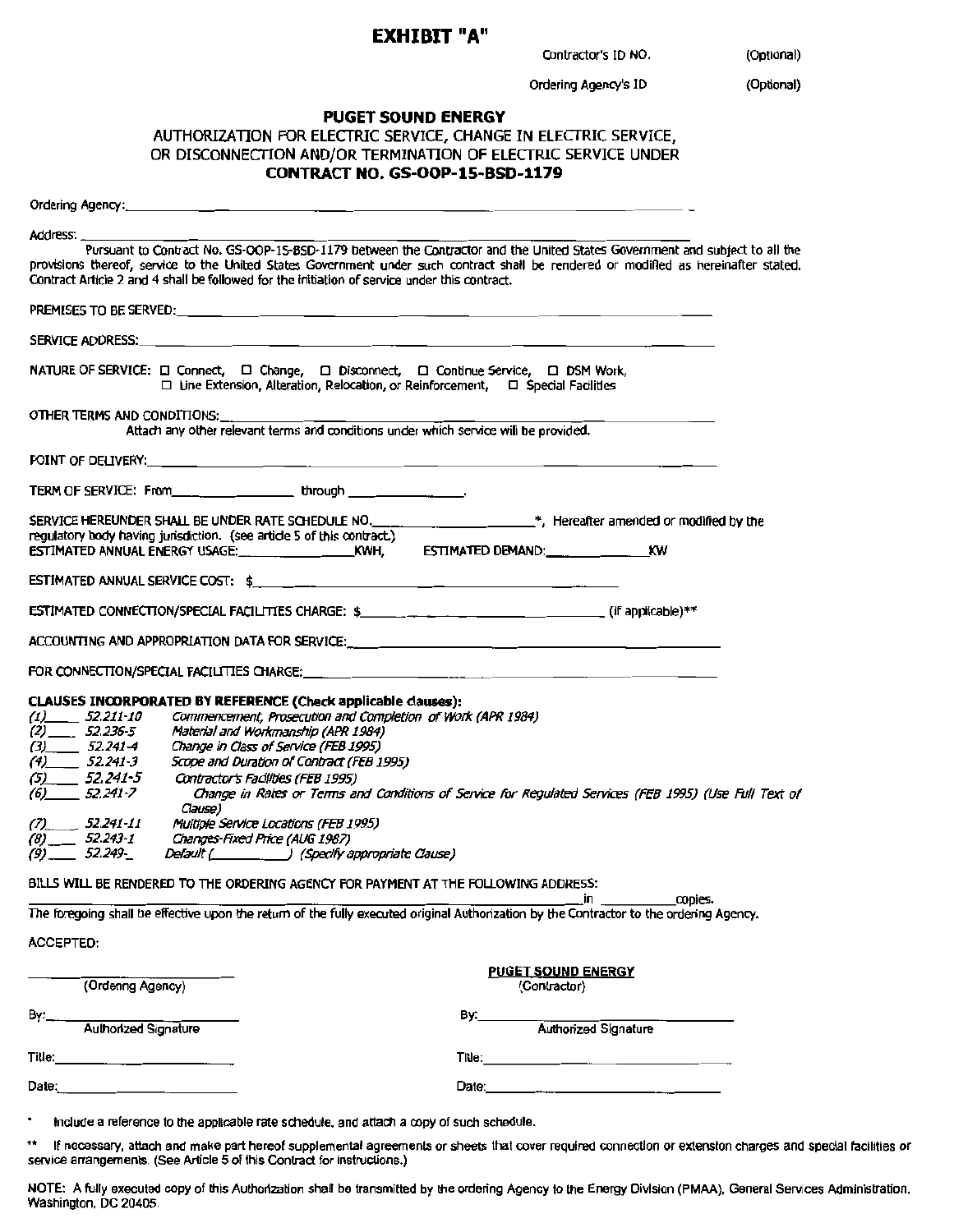# EXHIBIT B

Contractor's ID NO. \_\_\_\_\_\_\_\_\_\_\_\_(Optional)

Ordering Agency's ID \_\_\_\_\_\_\_\_\_\_\_\_\_\_\_(Optional)

#### PUGET SOUND ENERGY

#### AUTHORIZATION FOR NATURAL GAS SERVICE, CHANGE IN NATURAL GAS SERVICE, OR DISCONNECTION OF NATURAL GAS SERVICE UNDER CONTRACT NO. GS-OOP-15-BSD-1179

| Address:<br>Pursuant to Contract No. GS-OOP-15-BSD-1179 between the Contractor and the United States Government and subject to all the provisions thereof,<br>service to the United States Government under such contract shall be rendered or modified as hereinafter stated. Contract Articles 2 and 4 shall be followed for<br>the initiation of service under this contract. |                                                                                                                                                                 |                                                                                                                                                                                                                                                                                                                                                                                                                                                                                                                                                 |                                                                                      |                           |                                                                                                                            |  |
|----------------------------------------------------------------------------------------------------------------------------------------------------------------------------------------------------------------------------------------------------------------------------------------------------------------------------------------------------------------------------------|-----------------------------------------------------------------------------------------------------------------------------------------------------------------|-------------------------------------------------------------------------------------------------------------------------------------------------------------------------------------------------------------------------------------------------------------------------------------------------------------------------------------------------------------------------------------------------------------------------------------------------------------------------------------------------------------------------------------------------|--------------------------------------------------------------------------------------|---------------------------|----------------------------------------------------------------------------------------------------------------------------|--|
|                                                                                                                                                                                                                                                                                                                                                                                  |                                                                                                                                                                 |                                                                                                                                                                                                                                                                                                                                                                                                                                                                                                                                                 |                                                                                      |                           |                                                                                                                            |  |
|                                                                                                                                                                                                                                                                                                                                                                                  |                                                                                                                                                                 |                                                                                                                                                                                                                                                                                                                                                                                                                                                                                                                                                 |                                                                                      |                           |                                                                                                                            |  |
|                                                                                                                                                                                                                                                                                                                                                                                  | NATURE OF SERVICE:                                                                                                                                              | $\square$ Connect<br>$\Box$ Change<br>□ Line Extension, Alteration, Relocation, or Reinforcement □ Transportation<br>口 Full Service                                                                                                                                                                                                                                                                                                                                                                                                             | $\square$ Disconnect<br>□ Local Distribution Services □ Billing & Ancillary Services | □ Continue Service        |                                                                                                                            |  |
|                                                                                                                                                                                                                                                                                                                                                                                  |                                                                                                                                                                 |                                                                                                                                                                                                                                                                                                                                                                                                                                                                                                                                                 |                                                                                      |                           |                                                                                                                            |  |
|                                                                                                                                                                                                                                                                                                                                                                                  |                                                                                                                                                                 | TERM OF SERVICE: From _______________________through ___________________________                                                                                                                                                                                                                                                                                                                                                                                                                                                                |                                                                                      |                           |                                                                                                                            |  |
|                                                                                                                                                                                                                                                                                                                                                                                  |                                                                                                                                                                 | SERVICE HEREUNDER SHALL BE UNDER RATE SCHEDULE NO. _____________________*, Hereafter amended or modified by the regulatory<br>body having jurisdiction. (see article 5 of this contract.)                                                                                                                                                                                                                                                                                                                                                       |                                                                                      |                           |                                                                                                                            |  |
|                                                                                                                                                                                                                                                                                                                                                                                  |                                                                                                                                                                 | ESTIMATED ANNUAL GAS VOLUME: : __________________________(Specify THERMS or CUBIC FEET)                                                                                                                                                                                                                                                                                                                                                                                                                                                         |                                                                                      |                           |                                                                                                                            |  |
|                                                                                                                                                                                                                                                                                                                                                                                  |                                                                                                                                                                 |                                                                                                                                                                                                                                                                                                                                                                                                                                                                                                                                                 |                                                                                      |                           |                                                                                                                            |  |
|                                                                                                                                                                                                                                                                                                                                                                                  |                                                                                                                                                                 | ESTIMATED CONNECTION CHARGE: \$_________________________________(if applicable)**                                                                                                                                                                                                                                                                                                                                                                                                                                                               |                                                                                      |                           |                                                                                                                            |  |
|                                                                                                                                                                                                                                                                                                                                                                                  |                                                                                                                                                                 | ACCOUNTING AND APPROPRIATION DATA FOR SERVICE: __________________________________                                                                                                                                                                                                                                                                                                                                                                                                                                                               |                                                                                      |                           |                                                                                                                            |  |
|                                                                                                                                                                                                                                                                                                                                                                                  |                                                                                                                                                                 | FOR CONNECTION CHARGE: And the state of the state of the state of the state of the state of the state of the state of the state of the state of the state of the state of the state of the state of the state of the state of                                                                                                                                                                                                                                                                                                                   |                                                                                      |                           |                                                                                                                            |  |
|                                                                                                                                                                                                                                                                                                                                                                                  | $(1)$ 52.211-10<br>$(2)$ 52.236-5<br>$(3)$ 52.241-4<br>$(4)$ 52.241-3<br>$(5)$ 52.241-5<br>$(6)$ 52.241-7<br>$(7)$ 52.241-11<br>$(8)$ 52.243-1<br>$(9)$ 52.249- | <b>CLAUSES INCORPORATED BY REFERENCE (Check applicable clauses):</b><br>Commencement, Prosecution and Completion of Work (APR 1984)<br>Material and Workmanship (APR 1984)<br>Change in Class of Service (FEB 1995)<br>Scope and Duration of Contract (FEB 1995)<br>Contractor's Facilities (FEB 1995)<br>Change in Rates or Terms and Conditions of Service for Regulated Services (FEB 1995) (Use Full Text of Clause)<br>Multiple Service Locations (FEB 1995)<br>Changes-Fixed Price (AUG 1987)<br>Default ( ) (Specify appropriate Clause) |                                                                                      |                           |                                                                                                                            |  |
|                                                                                                                                                                                                                                                                                                                                                                                  |                                                                                                                                                                 | BILLS WILL BE RENDERED TO THE ORDERING AGENCY FOR PAYMENT AT THE FOLLOWING ADDRESS:                                                                                                                                                                                                                                                                                                                                                                                                                                                             |                                                                                      |                           |                                                                                                                            |  |
|                                                                                                                                                                                                                                                                                                                                                                                  |                                                                                                                                                                 | The foregoing shall be effective upon the return of the fully executed original Authorization by the Contractor to the ordering Agency.                                                                                                                                                                                                                                                                                                                                                                                                         |                                                                                      |                           | copies.<br>$\mathsf{in}$ and $\mathsf{in}$                                                                                 |  |
| <b>ACCEPTED:</b>                                                                                                                                                                                                                                                                                                                                                                 |                                                                                                                                                                 |                                                                                                                                                                                                                                                                                                                                                                                                                                                                                                                                                 |                                                                                      |                           |                                                                                                                            |  |
|                                                                                                                                                                                                                                                                                                                                                                                  |                                                                                                                                                                 |                                                                                                                                                                                                                                                                                                                                                                                                                                                                                                                                                 |                                                                                      | <b>PUGET SOUND ENERGY</b> |                                                                                                                            |  |
|                                                                                                                                                                                                                                                                                                                                                                                  | (Ordering Agency)                                                                                                                                               |                                                                                                                                                                                                                                                                                                                                                                                                                                                                                                                                                 |                                                                                      |                           | (Contractor)                                                                                                               |  |
| By:                                                                                                                                                                                                                                                                                                                                                                              |                                                                                                                                                                 |                                                                                                                                                                                                                                                                                                                                                                                                                                                                                                                                                 | By:___                                                                               |                           |                                                                                                                            |  |
|                                                                                                                                                                                                                                                                                                                                                                                  | Authorized Signature                                                                                                                                            |                                                                                                                                                                                                                                                                                                                                                                                                                                                                                                                                                 |                                                                                      |                           | Authorized signature                                                                                                       |  |
|                                                                                                                                                                                                                                                                                                                                                                                  | <b>Title:</b> Title:                                                                                                                                            |                                                                                                                                                                                                                                                                                                                                                                                                                                                                                                                                                 |                                                                                      |                           |                                                                                                                            |  |
| Date:                                                                                                                                                                                                                                                                                                                                                                            |                                                                                                                                                                 |                                                                                                                                                                                                                                                                                                                                                                                                                                                                                                                                                 |                                                                                      |                           | Date: 2008.000 and 2008.000 and 2008.000 and 2008.000 and 2008.000 and 2008.000 and 2008.000 and 2008.000 and              |  |
|                                                                                                                                                                                                                                                                                                                                                                                  | copy of such schedule.                                                                                                                                          | Include a reference to the applicable rate schedule, and attach a<br>NOTE: A fully executed copy of this Authorization shall be                                                                                                                                                                                                                                                                                                                                                                                                                 |                                                                                      | **                        | If necessary, attach and make part hereof supplemental<br>agreements or sheets that cover required connection or extension |  |

transmitted by the ordering Agency to the Energy Division (PMAA), charges and special facilities or service arrangements. (See Article 5 of transmitted by the ordering Agency to the Energy Division (PMAA), this Contract fo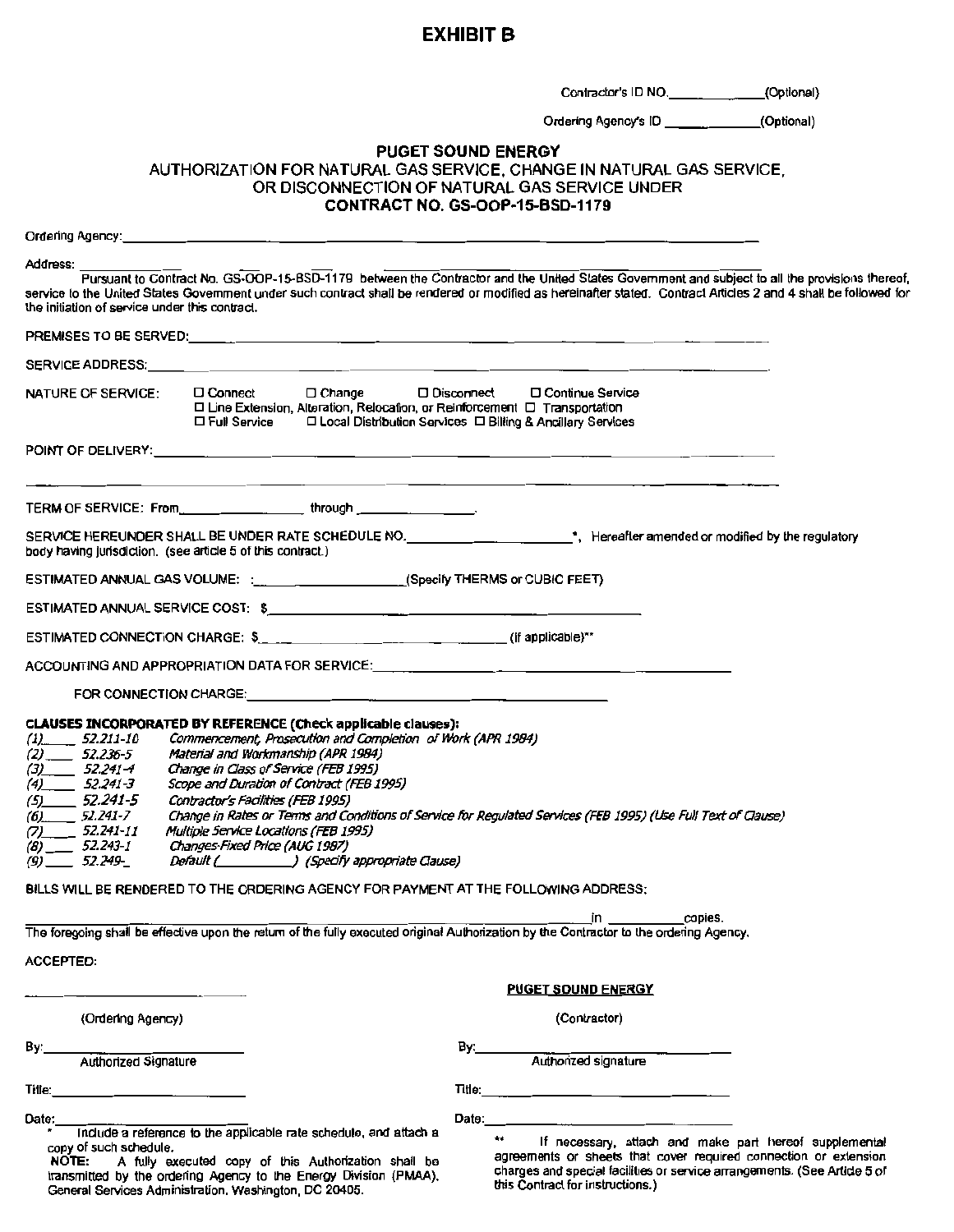#### EXHIBIT "C"

Contractor's ID NO. \_\_\_\_\_.(Optlonal)

Ordering Agency's ID NO. (Optional)

#### PUGET SOUND ENERGY AUTHORIZATION FOR, OR TERMINATION OF, ENERGY MANAGEMENT SERVICES UNDER CONTRACT NO. GS-OOP-15-BSD-1179

Ordering Agency: \_\_\_\_\_\_\_\_\_\_\_\_\_\_\_\_\_\_\_\_\_\_\_\_\_\_\_\_\_\_\_\_

Address: ----------------------- ----------- Pursuant to Contract No. GS-OOP-15-BS0-1179 between the Contractor and the United States Government and subject to all the provisions thereof. service to the United States Government under such contract shall be rendered or modified as hereinarter stated. Contract Artlcles 2 and 4 shall be followed for the initiation of service under this contract.

|                                                                                                                                                                                                                                                                                                                                                                                                                                                                                                                                                                                                                                                                                                                                                | NATURE OF SERVICE: □ Preliminary Energy Audit<br><b>Q ECP Engineering &amp; Design Study</b><br>D Demand Side Management (DSM) Project<br>D Other (See Remarks Below) | <b>Q</b> ECP Feasibility Study<br>□ Energy Conservation Project (ECP) Installation |                                                                                                                                                                                                                                                                                  |
|------------------------------------------------------------------------------------------------------------------------------------------------------------------------------------------------------------------------------------------------------------------------------------------------------------------------------------------------------------------------------------------------------------------------------------------------------------------------------------------------------------------------------------------------------------------------------------------------------------------------------------------------------------------------------------------------------------------------------------------------|-----------------------------------------------------------------------------------------------------------------------------------------------------------------------|------------------------------------------------------------------------------------|----------------------------------------------------------------------------------------------------------------------------------------------------------------------------------------------------------------------------------------------------------------------------------|
| the Commission. (See Article 5 of this contract.)                                                                                                                                                                                                                                                                                                                                                                                                                                                                                                                                                                                                                                                                                              |                                                                                                                                                                       |                                                                                    | SERVICE HEREUNDER shall be provided consistent with the Contractor's applicable tanffs, rates, rules, regulations, riders, practices,<br>and/or terms and conditions of service, as modified, amended or supplemented by the Contractor and approved, to the extent required, by |
|                                                                                                                                                                                                                                                                                                                                                                                                                                                                                                                                                                                                                                                                                                                                                |                                                                                                                                                                       |                                                                                    |                                                                                                                                                                                                                                                                                  |
|                                                                                                                                                                                                                                                                                                                                                                                                                                                                                                                                                                                                                                                                                                                                                |                                                                                                                                                                       |                                                                                    |                                                                                                                                                                                                                                                                                  |
|                                                                                                                                                                                                                                                                                                                                                                                                                                                                                                                                                                                                                                                                                                                                                |                                                                                                                                                                       |                                                                                    |                                                                                                                                                                                                                                                                                  |
| <b>LIST OF ATTACHMENTS:</b><br><b>Q</b> General Conditions                                                                                                                                                                                                                                                                                                                                                                                                                                                                                                                                                                                                                                                                                     | □ Payment Provisions                                                                                                                                                  | $\square$ Special<br>Requirements                                                  | <b>D</b> Economic Analysis                                                                                                                                                                                                                                                       |
| □ Facility/Site Plans<br>□ Design Drawings                                                                                                                                                                                                                                                                                                                                                                                                                                                                                                                                                                                                                                                                                                     | 口 Historical Data<br>$\Box$ Design Specifications                                                                                                                     | Utility Usage History<br>$\Box$ Certifications                                     | $\Box$ ECP Feasibility Study<br>$\Box$ Commission Schedules                                                                                                                                                                                                                      |
| <b>CLAUSES INCORPORATED BY REFERENCE (Check applicable clauses):</b><br>(1) 52.211-10 Commencement, Prosecution and Completion of Work (APR 1984)<br>(2) 52.232-5 Payments under Fixed-Price Construction Contracts (SEP 2002) -Supersedes<br>$(3)$ 52.2332-27<br>(4) 52.236-5 Material and Workmanship (APR 1984)<br>(5) 52.241-8 Change in Rates or Terms and Conditions of Service for Unregulated Services<br>(6) 52.243-1 Changes-Fixed Price (AUG 1987)<br>(7) 52.249 Default ( Specify appropriate Cleuse)<br>In addition, the Contracting Officer negotiating the terms and conditions under this authorization shall supplement the above-referenced<br>clauses with clauses for the appropriate type of contract.<br><b>REMARKS:</b> | provisions of payment clauses in Article 14.<br>Prompt Payment for Construction Contracts (FEB 2002)<br>(FEB 1995) (Use full Text of Clause)                          |                                                                                    |                                                                                                                                                                                                                                                                                  |
| <b>ACCEPTED:</b>                                                                                                                                                                                                                                                                                                                                                                                                                                                                                                                                                                                                                                                                                                                               |                                                                                                                                                                       |                                                                                    |                                                                                                                                                                                                                                                                                  |
| (Ordering Agency)                                                                                                                                                                                                                                                                                                                                                                                                                                                                                                                                                                                                                                                                                                                              |                                                                                                                                                                       | <b>PUGET SOUND ENERGY</b><br>(Contractor)                                          |                                                                                                                                                                                                                                                                                  |
| By:<br>Authorized Signature                                                                                                                                                                                                                                                                                                                                                                                                                                                                                                                                                                                                                                                                                                                    |                                                                                                                                                                       | By:_______                                                                         | <br>Authorized Signature                                                                                                                                                                                                                                                         |
| Title:                                                                                                                                                                                                                                                                                                                                                                                                                                                                                                                                                                                                                                                                                                                                         |                                                                                                                                                                       |                                                                                    |                                                                                                                                                                                                                                                                                  |
| Date:                                                                                                                                                                                                                                                                                                                                                                                                                                                                                                                                                                                                                                                                                                                                          |                                                                                                                                                                       | Date:                                                                              |                                                                                                                                                                                                                                                                                  |

NOTE: A fully executed copy of this Authorization shall be transmitted by the ordering Agency to the Energy Division (PMAA). General Services Administration. Washington, DC 20405.